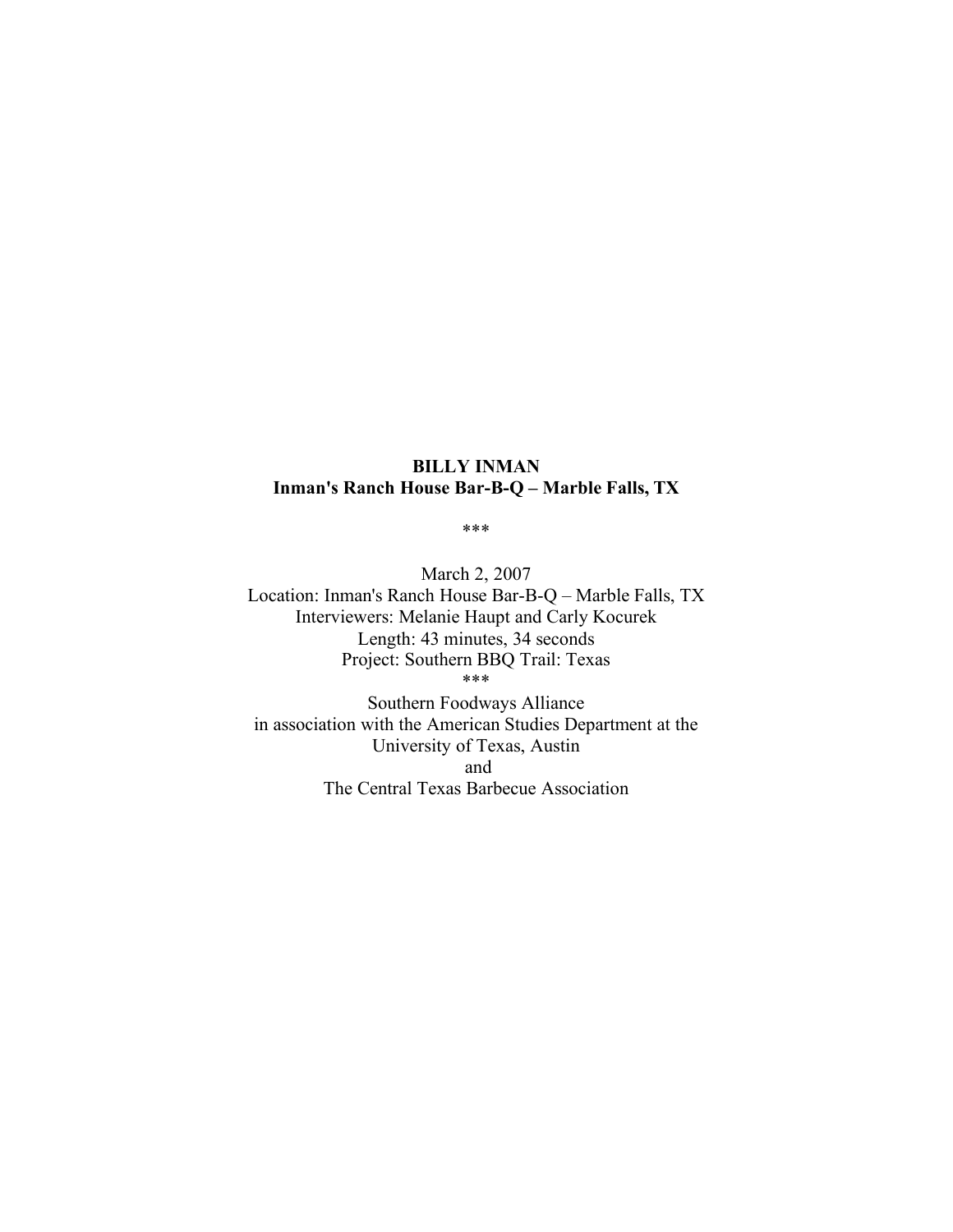#### **[Begin Billy Inman]**

Melanie Haupt: Okay, we are recording. So, I am with Billy Inman at Inman's Ranch House in Marble Falls, Texas. Mr. Inman, could you please state your full name and birthdate?

Billy Inman: My Name is Billy Inman, and I am not going to tell you how old I am.

MH: *[Laughs]* Okay, fair enough. Okay, so could you give us a little background on how Inman's got started and just a little bit of insight into the history of the Ranch House.

BI: In 1964 we opened this place up here. At the time my uncle in Llano, Lester Inman, was running Inman's kitchen over there. He was actually running Inman's Exxon gas station and selling barbecue off of a catering wagon out at the edge of the gas station and it got to where the catering wagon was making more money than the gas station was and he put us into business here, him and my dad went in. They were brothers. Then about 1965 or '66 he opened up Inman's kitchen in Llano and it still runs today. Uncle Lester passed away in 1988. And when he passed away I bought out his half here, which made me and my dad partners. And Horace and Myrtle Oestreich bought out the other half of Inman's over there and so we're not affiliated anymore. We're still friends and anything they need they can walk through the door and get it. And anything I need I can walk through their door and get it. We're still friends. As far as being a partnership anymore, it's not a partnership anymore. But we had the opportunity to buy the building and the land here about eight years ago and I bought my dad out then. But he still comes in and he still helps and oversees. We got a real neat working relationship. He's, He's, I don't know how to say it, he's good for business. He likes to make candy and stuff at night and he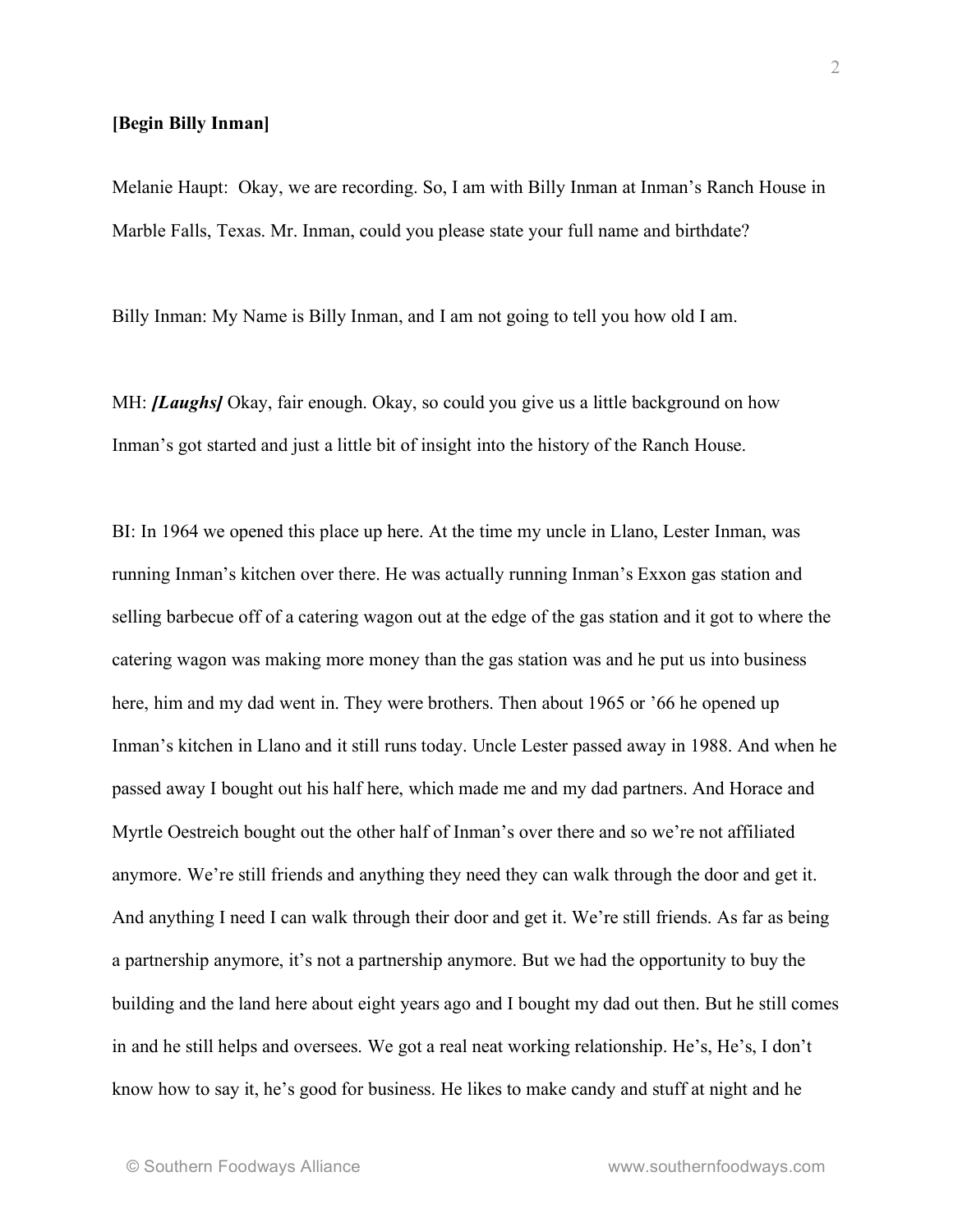gives it away, he doesn't sell any of it. And he doesn't watch TV at night, but he gets in the kitchen and he bakes and cooks and stuff. We opened up in 1964 here. We moved from San Saba to Marble Falls. We had I guess Murry Burnham with the Burnham Brothers calls, game calls, was probably one of our first customers. And he came in and gave us some advice: he said that if you can keep your prices down to where the working man can afford to eat there, you'll stay in business longer.

MH: I did notice that your prices are quite low. When was the last time you had to raise your prices?

BI: Oh, about a year and a half ago.

MH: And how big was the increase?

BI: A dollar a pound on the brisket. Everything went up and we had to go up. As long as we can make a living and keep our prices down to where the working man can afford to eat here, well, that's what we're going to do. Sometimes you feel like you're not making enough money, but you're still in business. And I see lots of barbecue places over the years that have gone and come. So—.

[00:03:10]

MH: So you must be doing something right.

BI: Must be. We try hard everyday.

[2:31]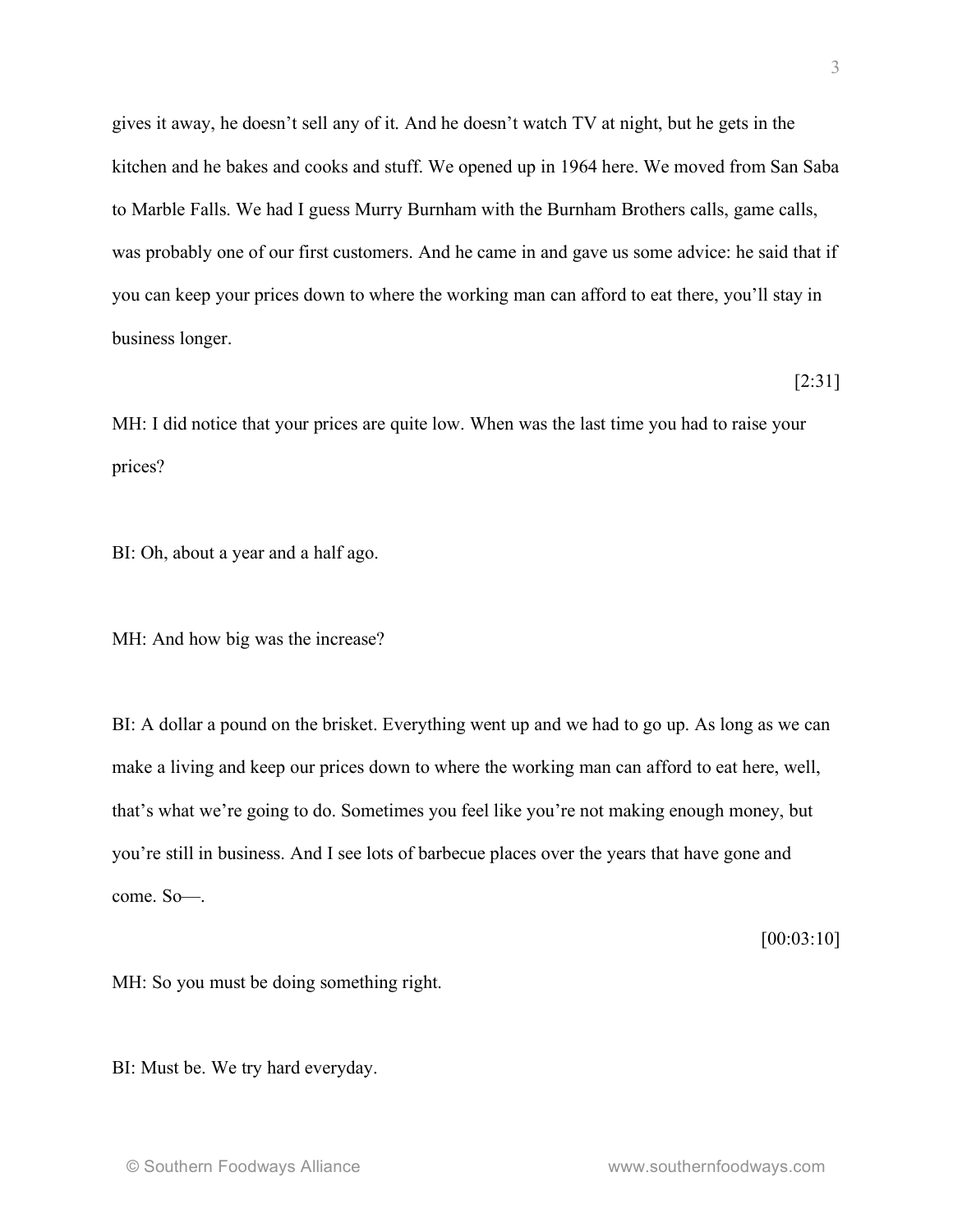MH: When we were on the phone last week you told me about the Secret Service searching your barbecue joint every two weeks for LBJ. Could you tell that story for me again?

BI: I'm going to leave that one for my dad to tell.

MH: Okay, fair enough. So is Inman's as an institution, a business, are you fairly active in the Marble Falls community? Is this a hang out for any certain type of people at all?

BI: The working man. I belong to the Masonic Lodge and I've done a lot through the Masons and helping kids and stuff. I'm on the board of directors of our stock show where I help the kids showing livestock and animals and everything. I try to do my part in the community. I've been here a long time and I don't do any advertising anywhere except I help kids. I take my advertising money and I buy kids animals at the stock show or if a child wants to show an animal and they can't afford it, well I'll buy an animal for them. Kids come in here selling raffle tickets or selling Girl Scout cookies or whatever, well that's what I do with it. I don't buy advertising, but I spend it that way. We've been doing that a long time.

[00:04:29]

MH: So do you also rely on word-of-mouth or just your long-standing presence in the community?

BI: Well, forty-two years in business and word-of-mouth are the best advertising that I've got. We've got people that come through that haven't been here in twenty years and they'll stop by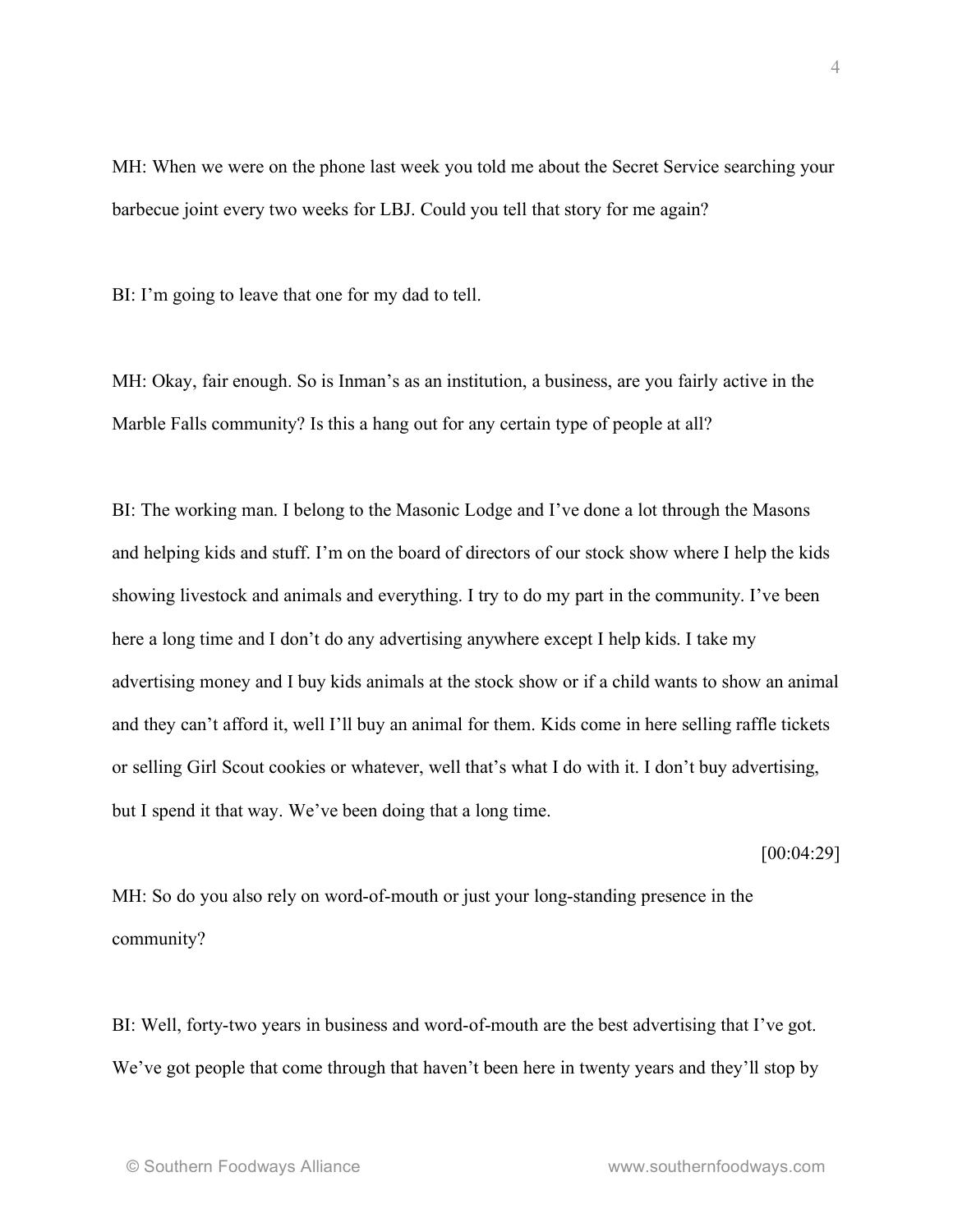and say, "we're sure glad y'all are still here. We remember that turkey sausage that y'all make." So it's word-of-mouth and customers that have been through.

[00:04:55]

MH: Now how come the sausage is turkey? Why isn't it pork?

BI: Well, Uncle Lester started the turkey sausage in Llano and it was the cheapest meat that you could make sausage out of at the time. It was cheaper than pork. And he started making sausage and selling it to the deer hunters over there. And it got to where the deer hunters would come back through in the summertime with their families and they'd stop in to the gas station and fill up with gas and want to get a ring of sausage. Well, he only made it during deer season when he first got started. Then he had to pick it up and start making it year-round. And that's when his business started growing over there. But that's how the turkey sausage actually got started, was because you could make a cheap product out of something that was good. There are lots of places that make lots of different kinds of sausage and I like to try sausages from other places. The turkey sausage that we make, we make it ourselves. It's a unique product. I don't know. We used 26,000 pounds of turkey meat last year. So for a little mom and pops' store that's doing pretty good. That's lots of turkeys.

[00:06:05]

MH: Do you make that on-site, here, or is there a—.

BI: I make it right here in the building. I've got a little plant set up in the back room. It's fully enclosed, to where I can close it up. We make it as we need it and we keep it fresh and we try not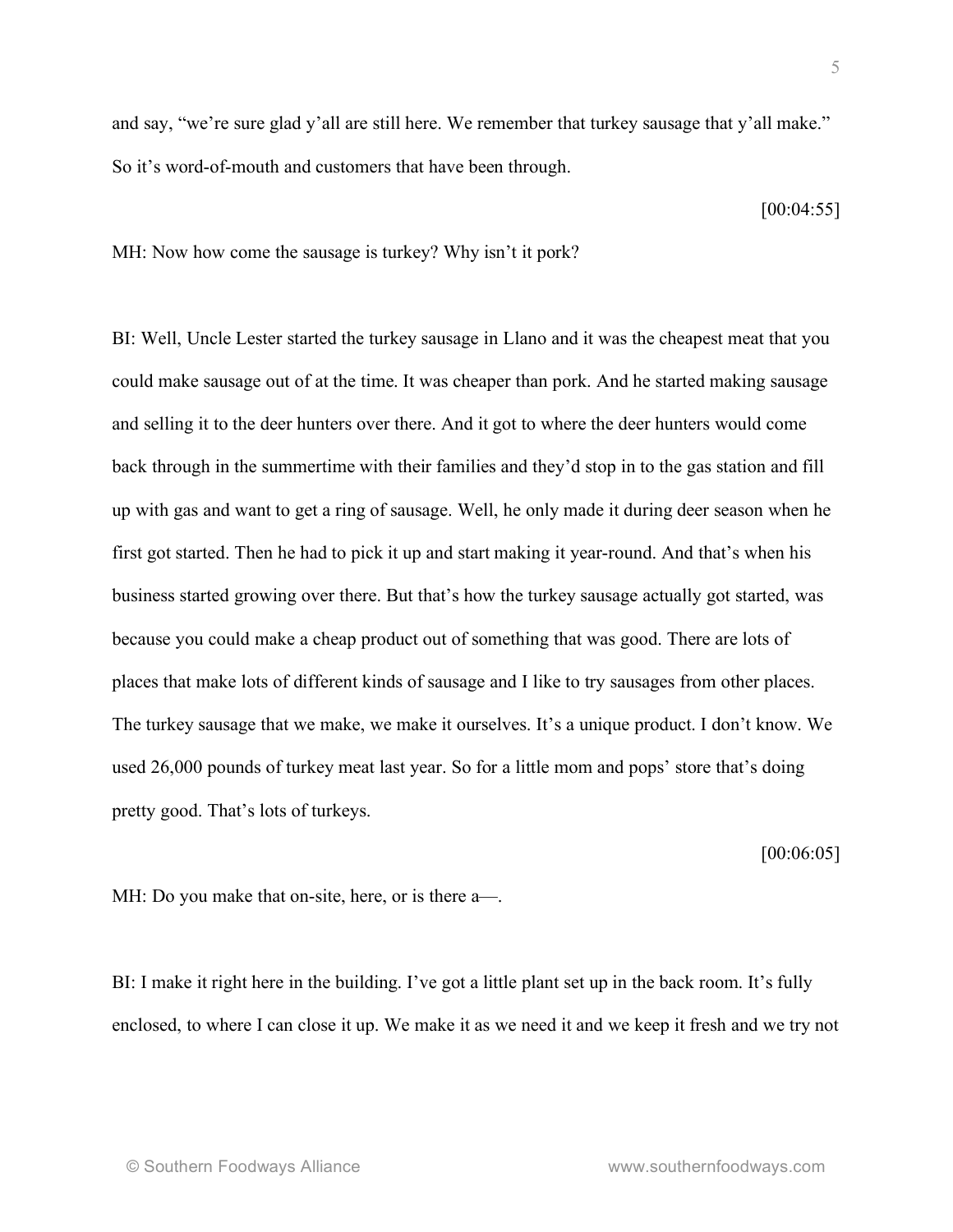to make it and freeze it and then thaw it out and cook it. We try and make it and sell it fresh and kind of do it that way. It does a better job and it keeps your product fresher and better for you.

[6:31]

MH: Where do you get your turkeys and where do you get your brisket?

BI: Well, I buy my briskets from either US Food Service or Ben E. Keith Food Service. And then I buy my turkeys from Ben E. Keith Food Service. They, it, come boneless/skinless and it comes in forty-pound blocks where it's already been USDA inspected and everything. It's safe you know, that way. We, I used to go to Waco and buy it, but when Ben E. Keith came in with the service that they could provide it for me and deliver it to me, then that was a whole lot better than me having to drive to Waco and kill a whole day to run up there and get a thousand pounds or two-thousand pounds of turkey meat. So we started buying it from Ben E. Keith Food Service. *[Francis Inman enters]*

[00:07:18]

BI: *[To Francis]* She wants you to tell the story about LBJ's food list and the Secret Service coming in here and inspecting you.

Francis Inman: We had an inspector come in here every three weeks—a state inspector inspecting this place. And he came in for a while and finally one day he said "I guess you want to know the reason why I'm coming in here so much for". I said, "I sure would. I watch you and you don't stop anywhere else in town". He said "You're on the list for LBJ to get food from here". He was a real nice fellow. Shooks was his name. So that's how we got food for the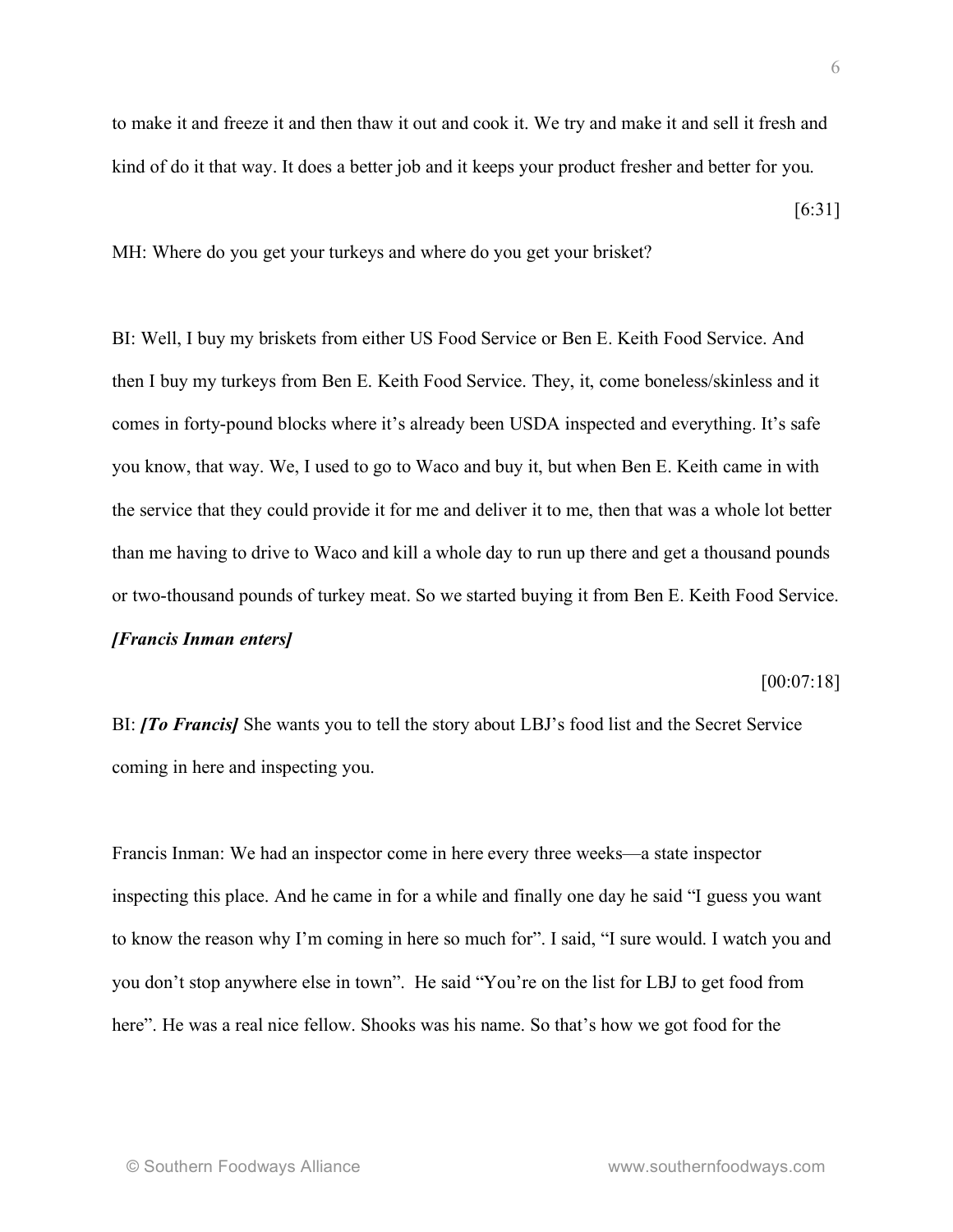President. We was on the list of his food. When he came home people stirred around and throwed more barbecues every time he came home.

[00:08:34]

MH: Did you ever meet him?

FI: No. I met his doctor. His doctor came in one time. His doctor came in and he wanted some sausage to take back with him. Well, he came in and I didn't have any. I had to take his address—he worked in D.C.—and mail it to him. I mailed it to him and he sent me a check. And I kept the check in here to show people that he actually bought it here. *[Laughter]* He wasn't going to give me any deal. We've had a good many governors in here. The Governor right now, he's been in here.

[00:09:20]

BI. The first governor, was it Preston Smith?

FI: Preston Smith's been in here. Several. Even Willie Nelson. *[Laughter]*

MH: What did Willie Nelson eat when he came in here?

FI: He gets sausage. He sends me lots of customers, getting sausage barbecue. He sure has.

BI: We had a guy that lives here that would go down and play golf with Willie. And that was part of his green fee to get on the greens, was he had to come by here and get turkey sausages to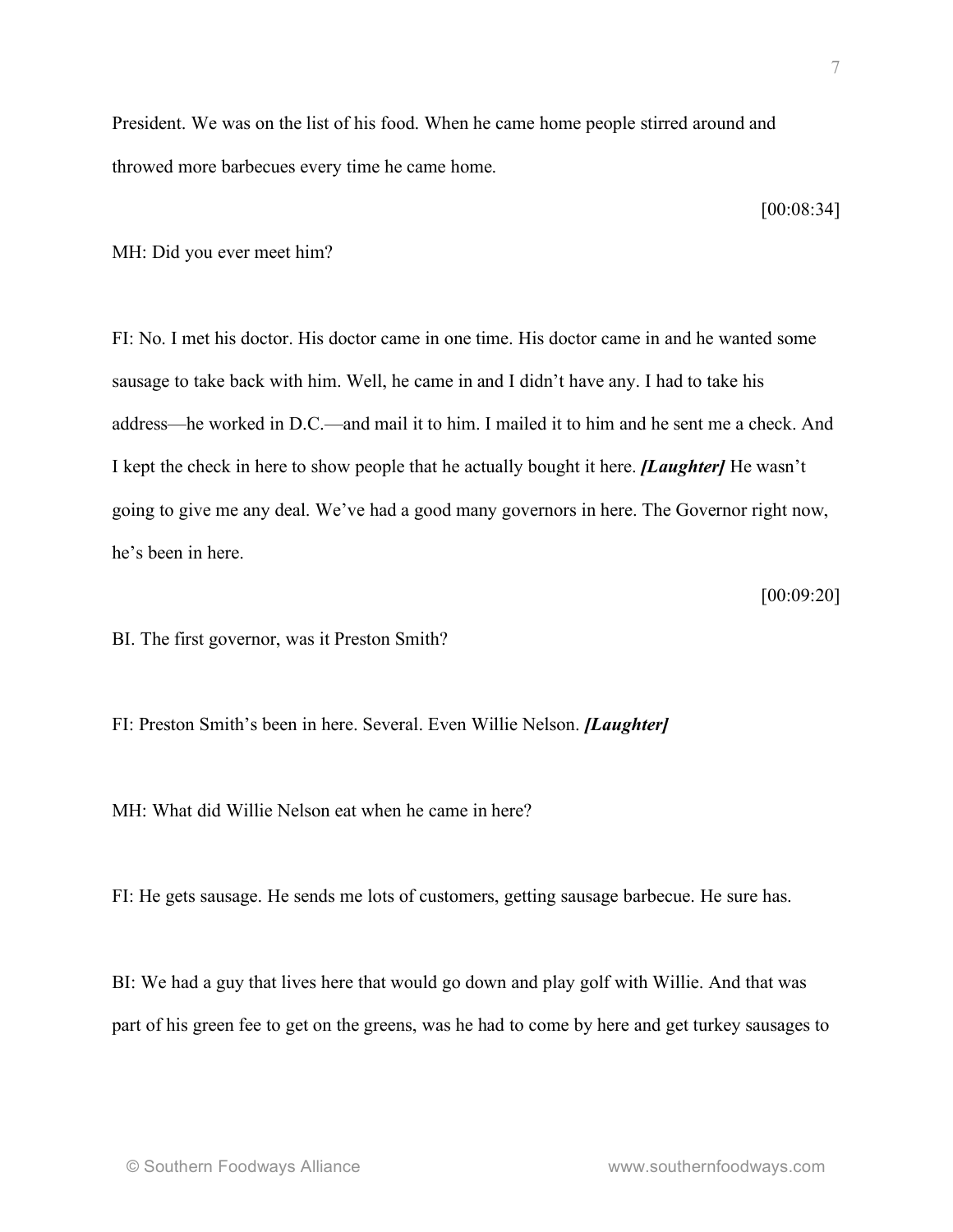take down there with him. He told us that: that he was picking sausage up to go play golf.

## *[Laughter]*

MH: That's an interesting barter system. Can you remember any other notable customers besides governors and entertainers?

FI: When y'all leave, it'll probably come to me.

MH: Isn't that always the way.

[00:10:15]

BI: That Secret Service over at Llano. What was his name?

FI: *[Indiscernible]*

BI: Texas Rangers.

FI: We've had lots of Texas Rangers in here.

BI: Way back when it was cowboy and horse day they'd come in and they'd pull up and it'd be five or six trucks out there with horses and loaded up and they'd pull in here and eat and headed out somewhere to go ride a ranch or do something, you know. When I was real young you'd see lots of that kind of thing. We've had the Railroad Commission meet at the table in there and discuss our railroad system up here. I guess this business is like everybody else's, you've always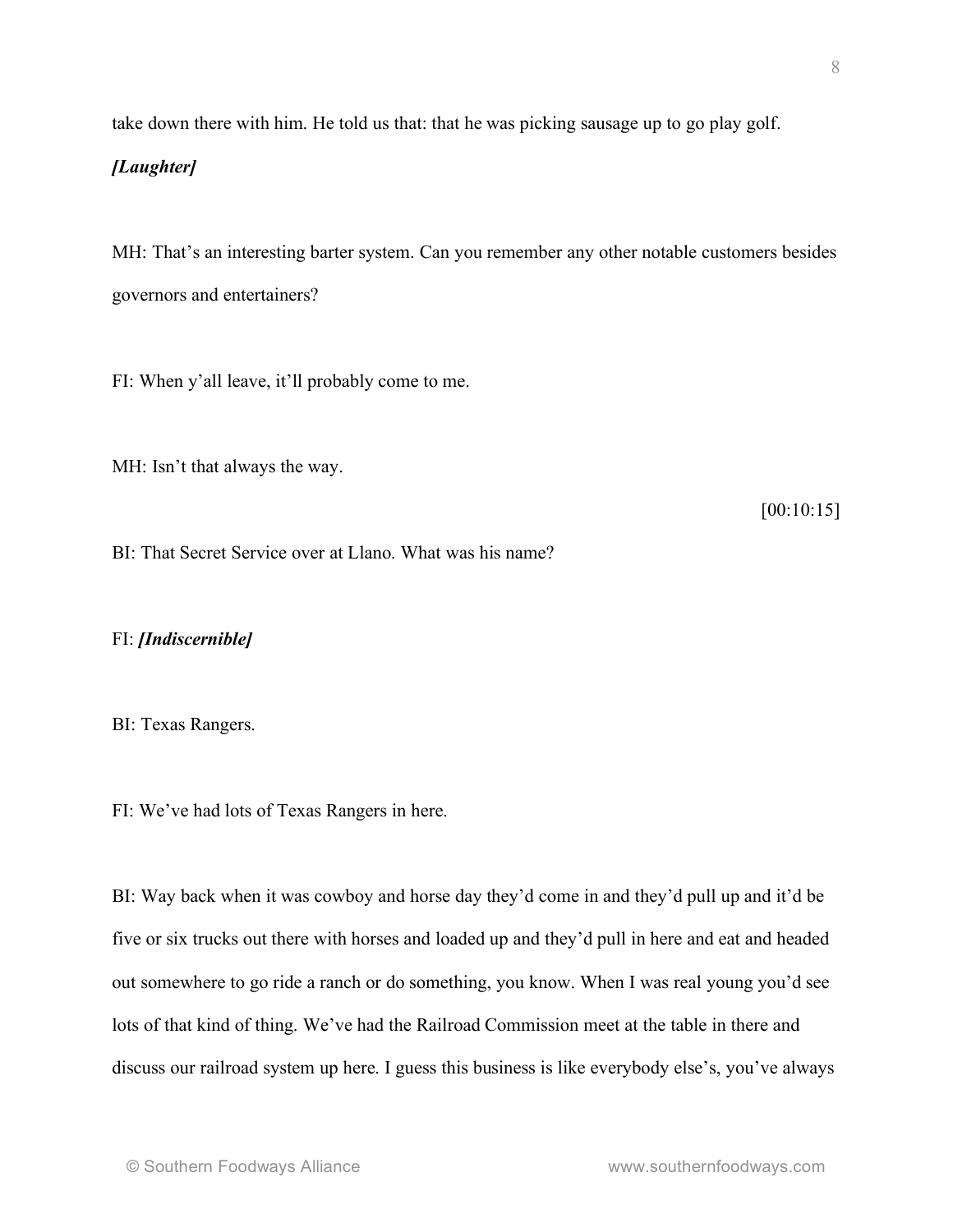had lots of famous people. But I try to treat everybody as they're going to spend the same money in here as the next person is, so whether they're the lowest working man on the totem pole or the tallest one on top of the flagpole, I try to treat them all the same. Because they're all going to spend the same amount of money.

MH: True enough. True enough.

[00:11:15]

MH: Well, let me ask you a little more specific questions about your process here. What time do you start cooking in the mornings?

BI: Oh, we try to get here about five-thirty or six. And we try and get everything on. Those pits have fire in them and they run just about twenty-four hours a day. So they're cooking, they're cooking, all the time. It's a pretty good process, but lots of people nowadays they're going to these electric ovens and stuff to where you can load those ovens at night and they automatically come on at three in the morning and about ten o'clock their briskets are all ready to serve. We're still the old original wood fired pit and we don't have all those luxuries of timers and electricity. I might be down here at eight or nine o'clock at night putting more wood on that fire, or whatever it takes to make it all work.

[00:12:20]

MH: What kind of wood do you use?

BI: We use oak wood. We don't use any mesquite or anything else. Just straight oak.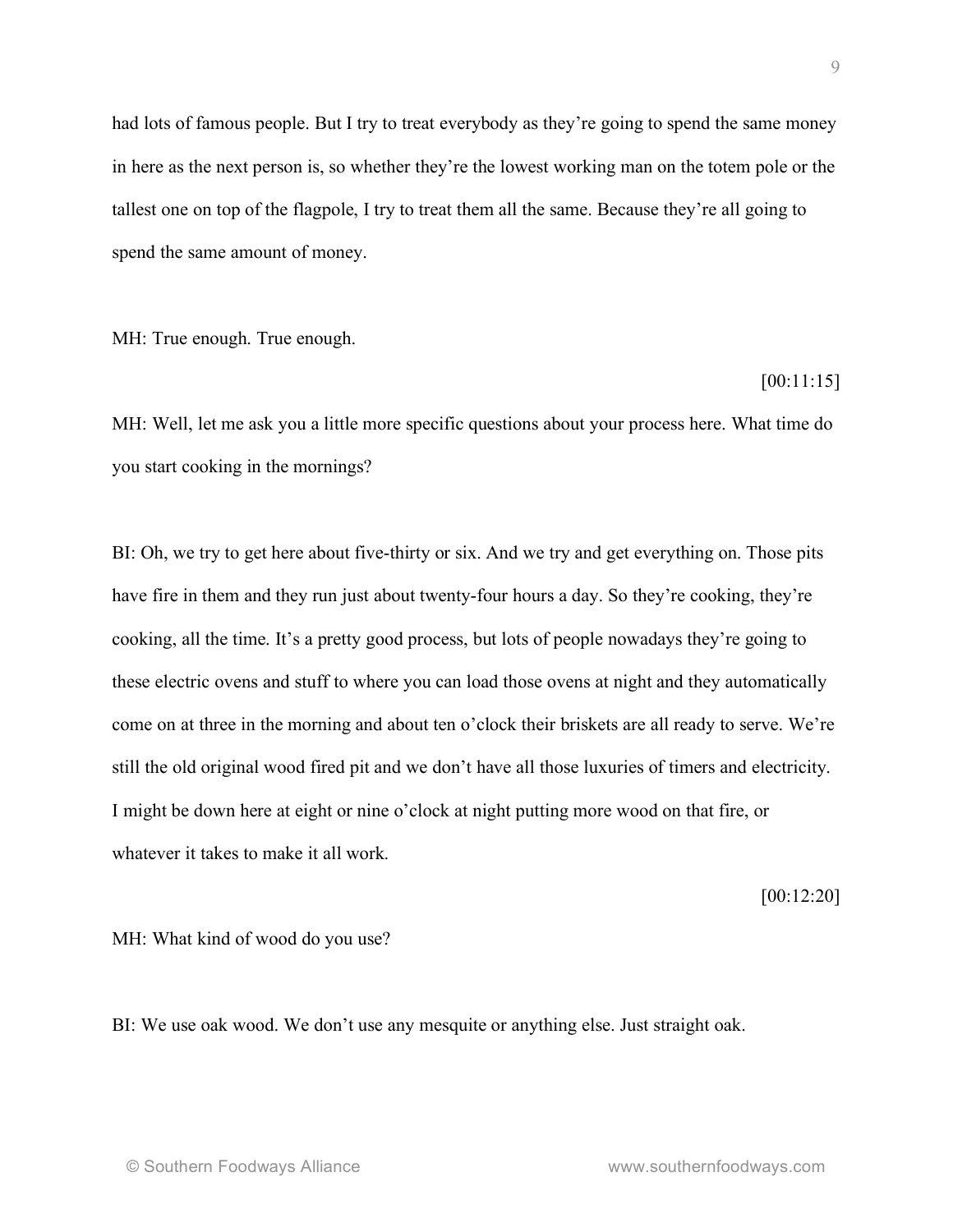MH: And have you always used oak?

BI: Forever.

MH: And where do you get your wood?

BI: We cut it ourself.

CK: With cooking with oak, what's the flavor that oak gives or how's it different? Why do you use oak?

BI: You want me to put you a slice of bread on there so you can figure it out? Since you're a vegetarian.

CK: No, I just want to hear you explain it.

BI: Well, to me if you use mesquite—you'll see the people that cook with mesquite will have a fire pit out here to where they're burning it. And then they shovel the coals in to cook with. The outside ring on a mesquite log smells like a creosote telephone pole burning to me. And that's what they're burning off out there in their pit. And then they shovel the coals in here. Well, by using oak wood I don't have that and my fire, my wood, is directly under my meat. And I cook with direct heat. I'm not wasting all of that heat that's burning up out there. It's cooking with the oak wood the way we use it here. I like to go when I get into a pasture to haul wood I like to find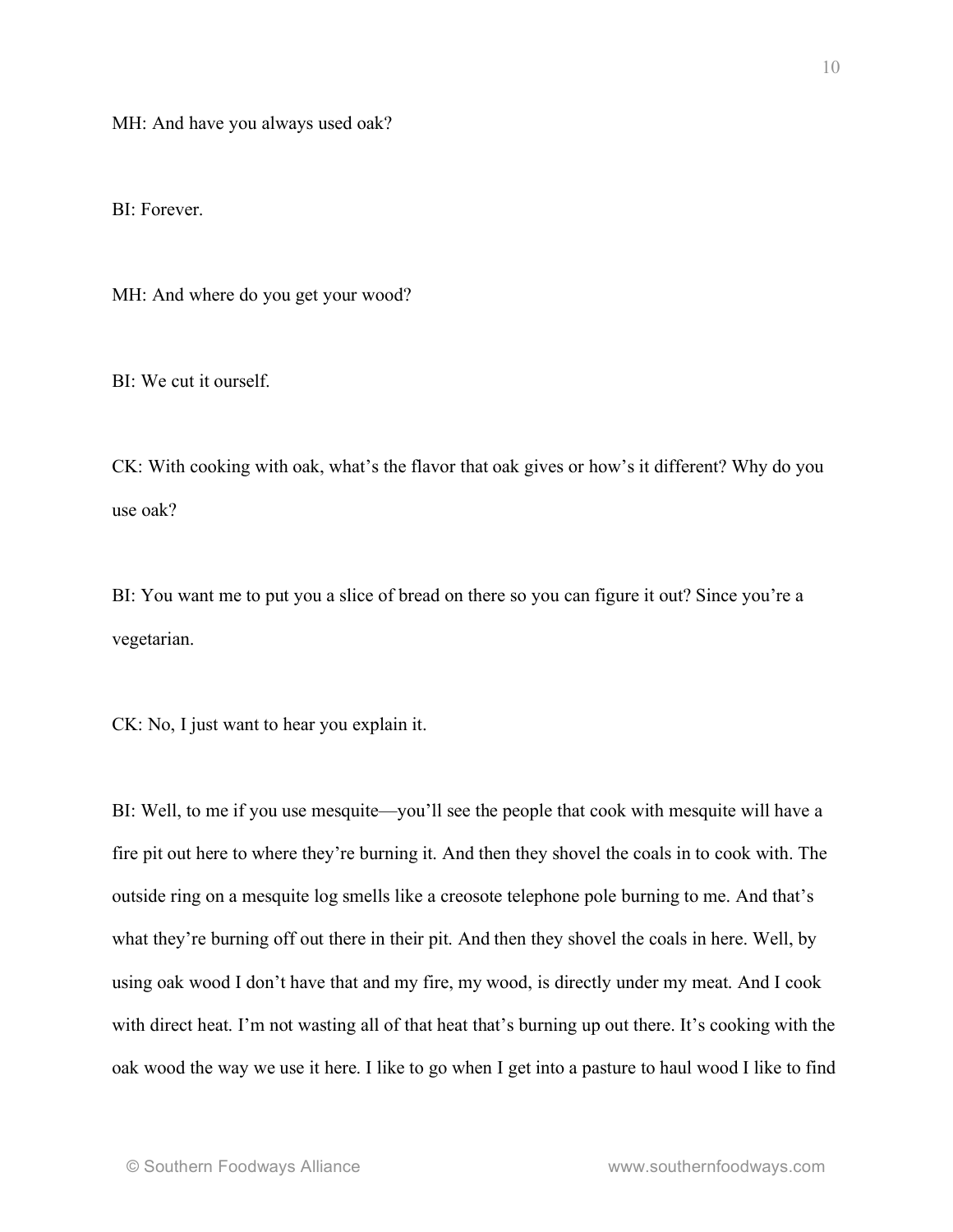an old dead tree that's been dead eight or ten or fifteen years and it's all white and all the bark and limbs have fell off it. That's the kind of oak wood I like to use to cook with. Occasionally we find some that's not that way. But that's the ideal barbecue wood to me, in my opinion. You've got all kinds of different woods and all kinds of different things. We go to New Mexico or somewhere to visit some friends and they want us to barbecue while we're out there, well, we'll take apple wood or something.

### FI: *[Banging wood in background]* That's hard wood.

BI: Oak is one of the hardest woods in this country.

#### [00:14:10]

FI: Mesquite is not hardwood. *[Indiscernible]* you see a chimney with that black smoke running off a house—that's burning mesquite. That's what does that. I don't know how they ever got started.

BI: It's the creosote that's in it, that's cooking out of it. You'll see lots of chimney fires and stuff and lots of pits that get on fire with people cooking with mesquite. Unless they've got a big burn pit over there to where they burn it and then shovel the coals in to where they've burned off all that sap and then it works pretty good. But we've always used oak wood and I hope that we can always continue to get oak so that's what we can use. It's the hardest wood in this country. If I go to New Mexico or somewhere to some of my friends and I barbecue there, well we use apple or whatever the hardest wood is. You know, you go to Missouri or somewhere you use hickory.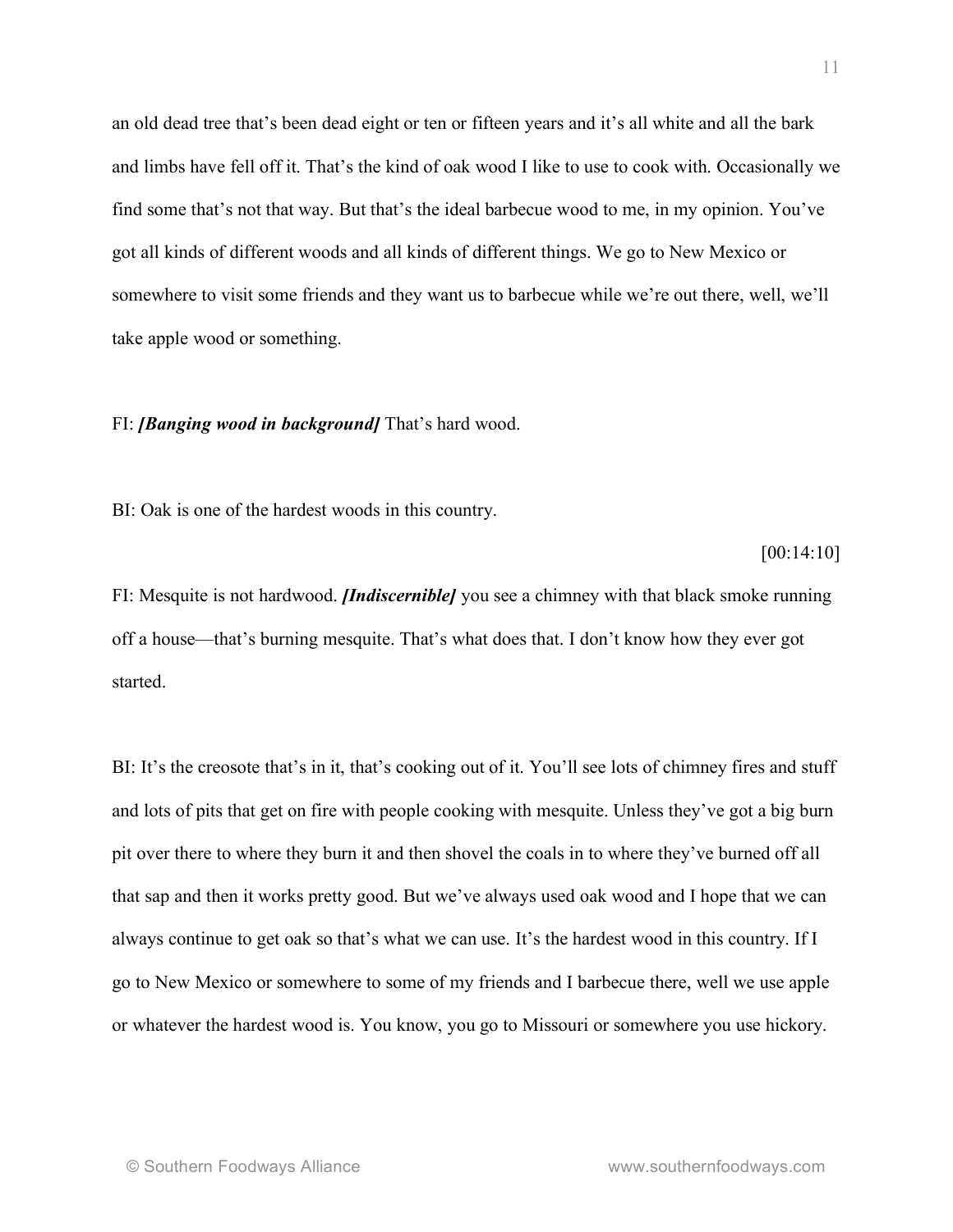That's the hardest wood around. And that's usually what does the best job at doing your barbecueing.

FI: We make everything from scratch. We pick and clean our own beans. We make our own barbecue sauce. We make our own slaw dressing. We make our own sausage seasoning. We make everything from scratch. We don't buy nothing ready-made.

[00:15:21]

[00:15:07]

MH: And whose recipes are those? Are those your recipes?

FI: Our old recipes.

MH: That's impressive. You don't see very many people doing that these days.

BI: No, not these days. They pour beans out of a gallon can and warm them up. Put a little seasoning in them and here you go. We grind our own cabbage and we mix our own slaw dressing. I mean we do it all. It's all made from scratch. There's not many places anymore that make everything from scratch.

[00:15:45]

MH: Who else do you have working here besides yourself and your wife? I'm sorry, I've forgotten her name?

BI: My wife, Sherry. And Donna just comes in and helps part time.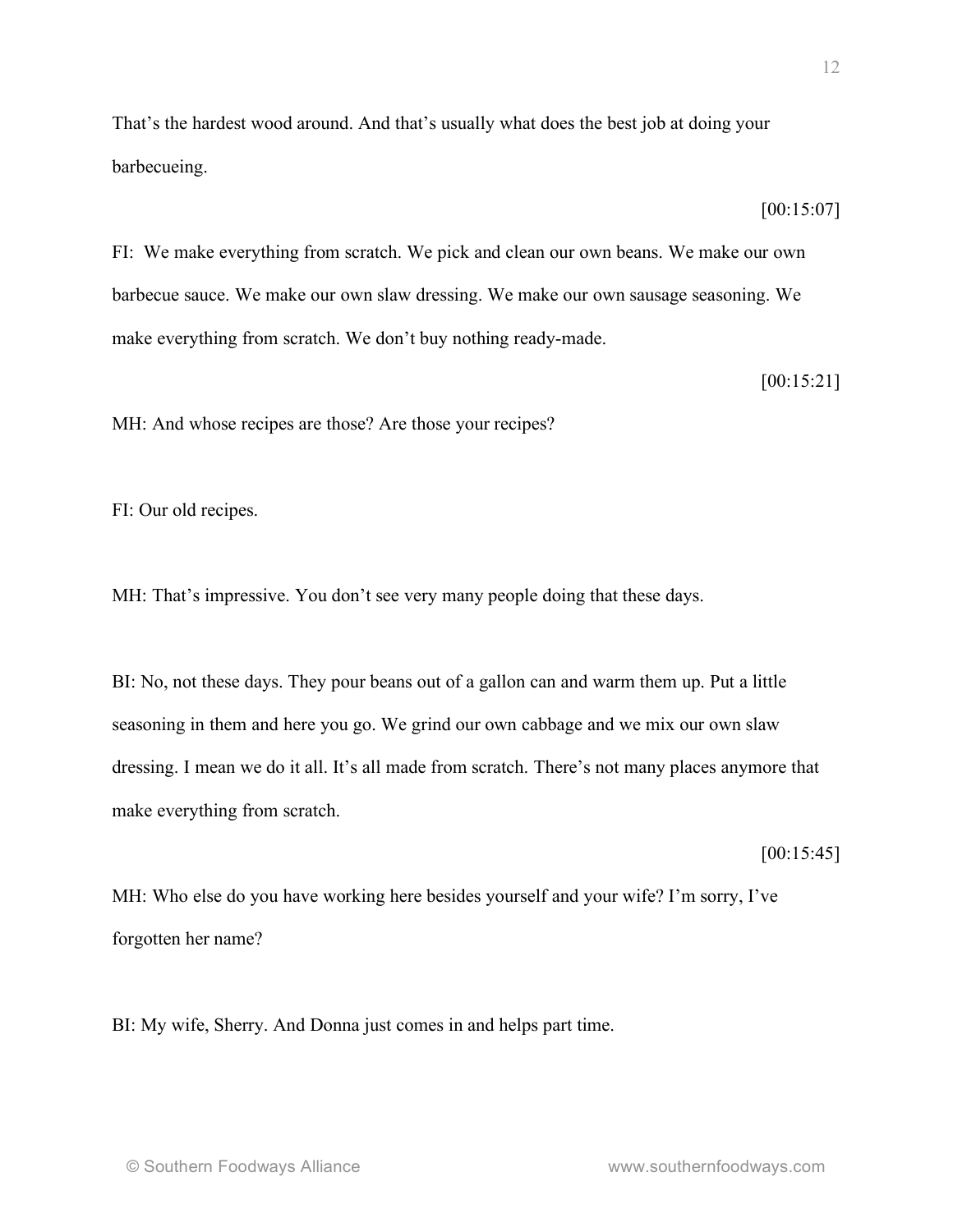MH: So it's the three of you?

BI: Three family members and one employee.

MH: Wow, that's a lot of work for three people to do.

FI: You've got to. You don't have no choice.

[00:16:12]

MH: Is that how you keep prices low? You use family labor?

BI: Sure. You make your money when you buy your groceries. So you want to buy them as cheap as you can buy them. When you start paying too much, well—some of my salesmen think that I jew awful hard on them. But I've got to buy it right in order to make a living at it. And by buying it right I can afford to keep my prices down. Like now I'm getting seven dollars a pound for my brisket. If I was getting ten or twelve like they do in Austin I could afford to give a dollar eighty a pound or two dollars a pound for brisket, like most of them are paying down there. But by me selling it for seven dollars I have to jew on them pretty hard and this week brisket prices were a dollar forty-one. Brisket prices change every week, just like the commodities market. That's the reason I say I either buy from US Foods or buy from Ben E. Keith. If both of them get too high, I might buy from Wal-Mart. There's not but four or five packers in the United States that make all the brisket so the quality of the brisket's not any different. It's just the brand that you buy. You're going to buy one of those four or five brands and it doesn't make any difference if you get it from Wal-Mart or you get it from a food service, it's all the same.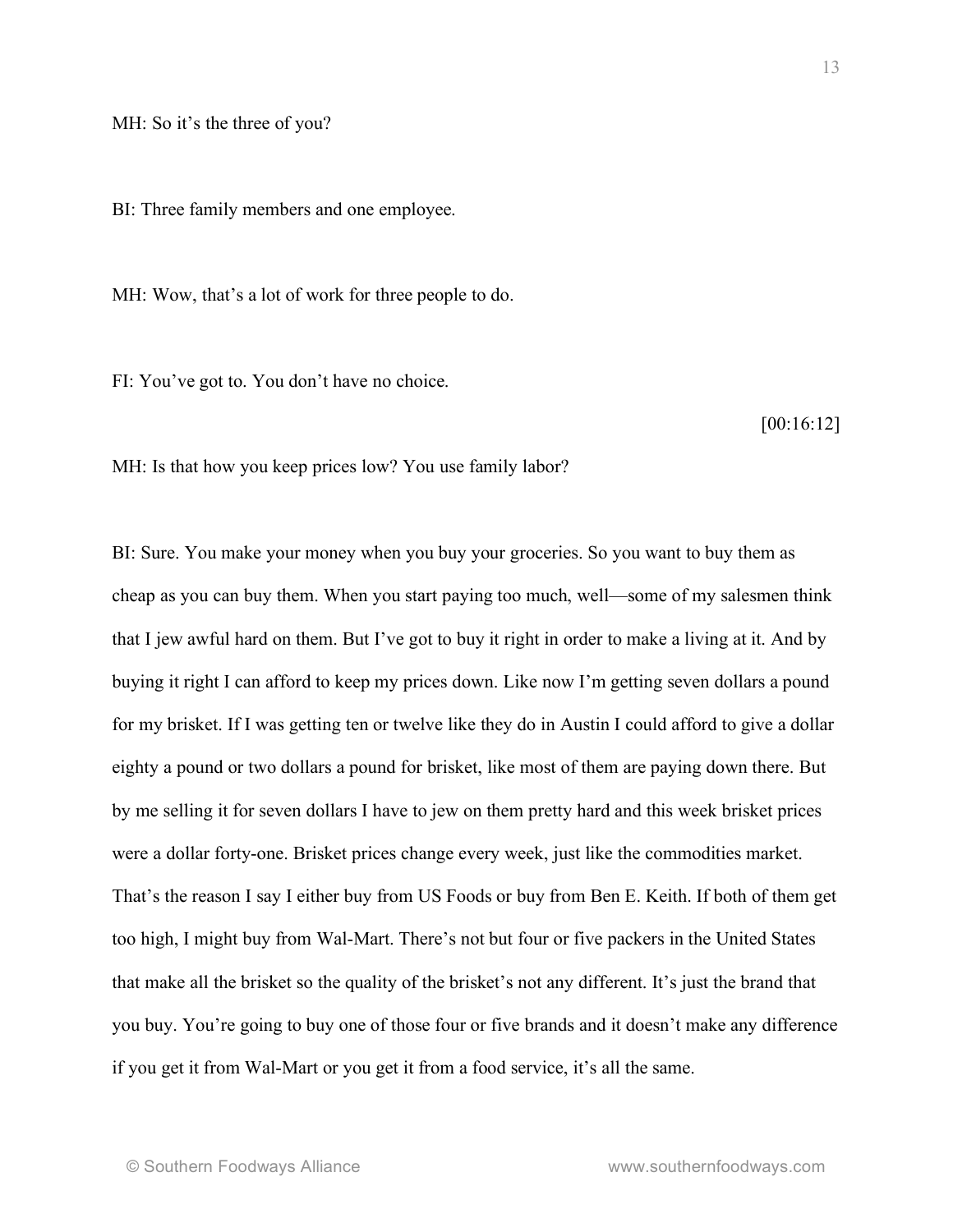# [00:17:33]

MH: So, you have one child?

BI: Yeah, I've got one daughter.

MH: Your daughter. Is she interested in participating in the family business at all?

BI: I hope not. *[Laughter]*

MH: So what is your plan for retirement? What's going to happen to Inman's then?

BI: I have no idea. I'll probably sell it to somebody or I'll close up. One of the two.

MH: So why do you hope that Ashley, Ashley is her name, correct?

BI: I hope that she gets an education and makes some money with her mind instead of her back.

[00:18:04]

MH: That's, well, that's a fair enough reason. So what are the most important steps in making your brisket and sausage?

BI: The fire. Quality control on the fire. Checking your meat and making sure it's tender and you don't overcook it or you don't undercook it. Sometimes it's tough. With the genetics and different genetics in cattle some briskets cook real fast and some of them cook real slow. Some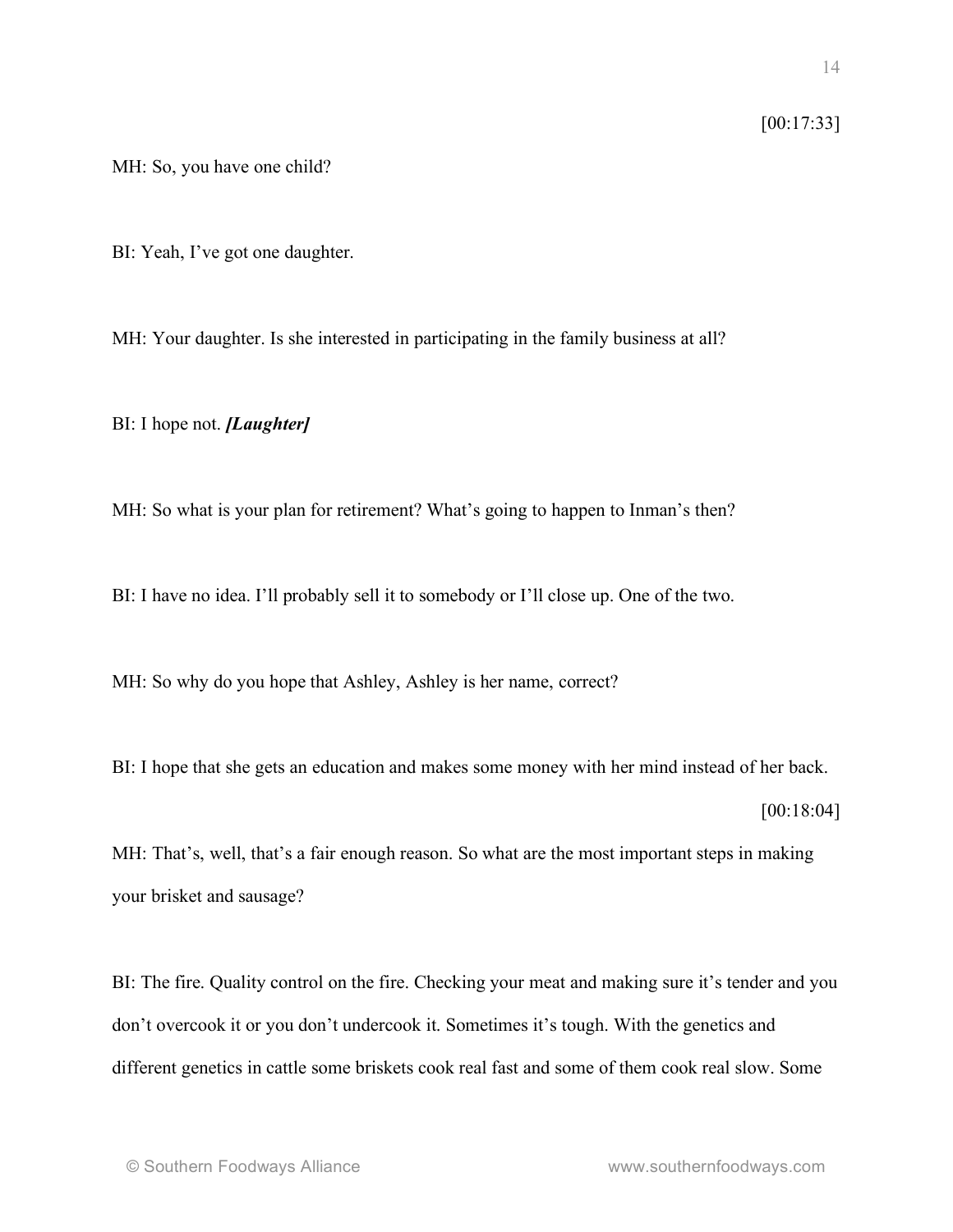15

of them are going to cook out tough. I don't care what you do to them. So you can't say that you can do a good job on all of them. Because I can't do a good job on every brisket. Every once in a while you are going to get one that's so tough that you could grind it up and the hamburger meat would be tough, I think. *[Laughter]*

FI: Cooking brisket is just like cooking at home. You don't get everything cooked just right at home either. *[Laughter]*

[00:18:57]

MH: Especially when I'm cooking.

FI: We don't do it here either. It's the same thing.

MH: How much do you think that you have to throw out in a week from over or under cooking?

BI: Oh, probably ten pounds of brisket and eight or ten pounds of sausage.

[00:19:18]

MH: To me that doesn't sound like a huge amount of waste.

BI: It's not a lot of waste. The majority of my waste is the fat and the scraps and the stuff that we trim off and we throw away. When we slice the brisket, we slice it and we trim it and we get it all ready to go.

[00:19:44]

MH: What's the best way to eat your sausage? Plain, wrapped up in bread, rolled in a tortilla?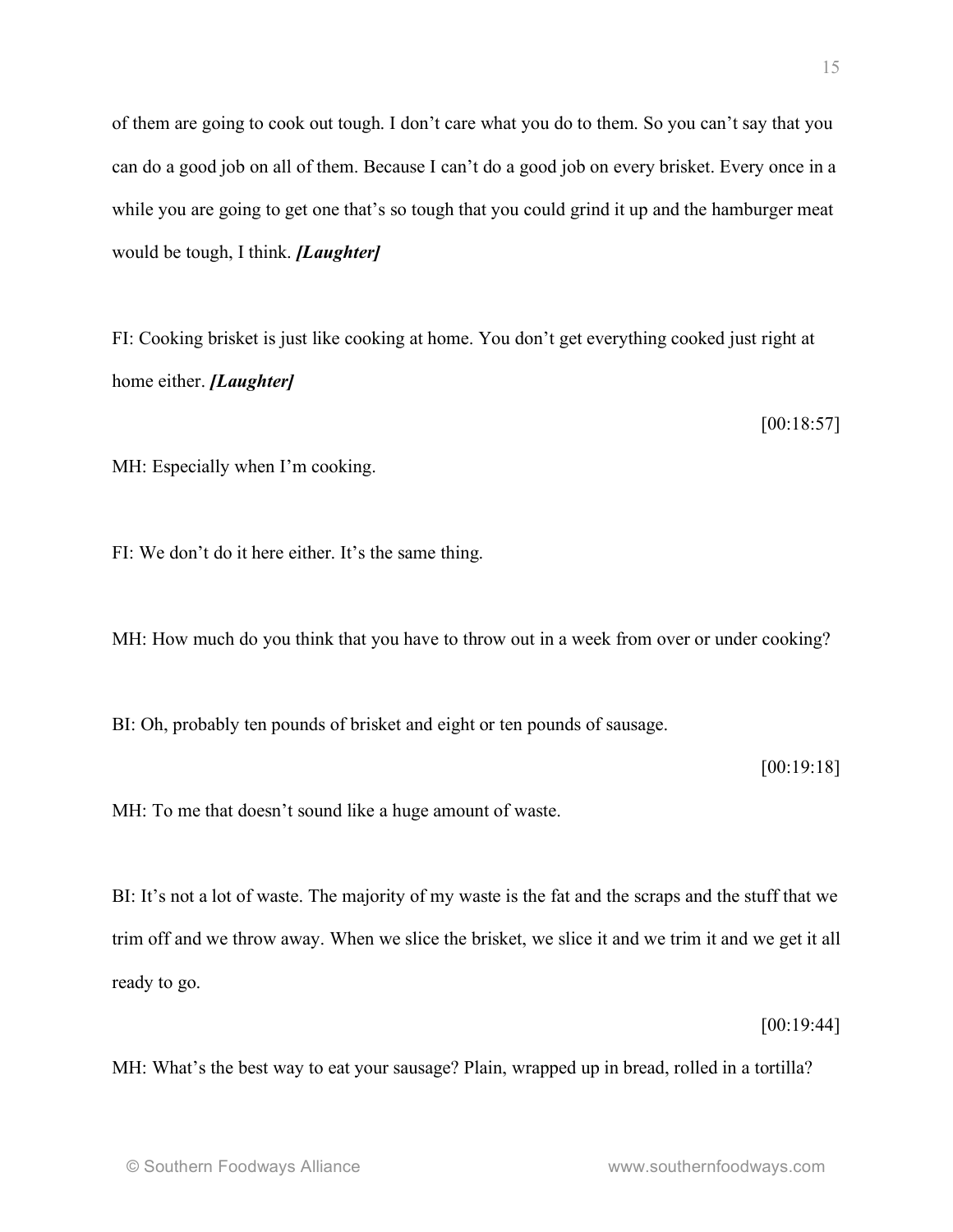BI: Well, I don't sell it rolled up in a tortilla. I sell it by the pound. I sell it on a slice of bread and I call it a sausage wrap. Or I sell it on a sandwich and I slice it and it's a barbecue bun, like I put barbecue sauce on it, like it's on a bun. Or I sell it on a plate. I've got lots of folks who eat it lots of different ways. I've got folks that come in and buy it by the pound and they take it home and get their crock-pot of beans nearly finished and they'll chop the sausage up in little bites and put it in it. It's a unique product. You being a vegetarian, I wish you'd try it because it's—

FI: Both of them are vegetarians?

BI: Yep.

MH: Well, I don't eat beef or pork.

BI. Well, it's turkey.

MH: So I'll try the turkey.

BI: It's pure turkey meat. The only thing pork is the casing that it's stuffed in. But there's no nutritional value there. There's no fillers, there's no by-products. And it is pure turkey meat. A lot of times, we have folks that have been in here and we have a hard time getting them to try it because they've had turkey sausage or something out of the grocery store or out of another place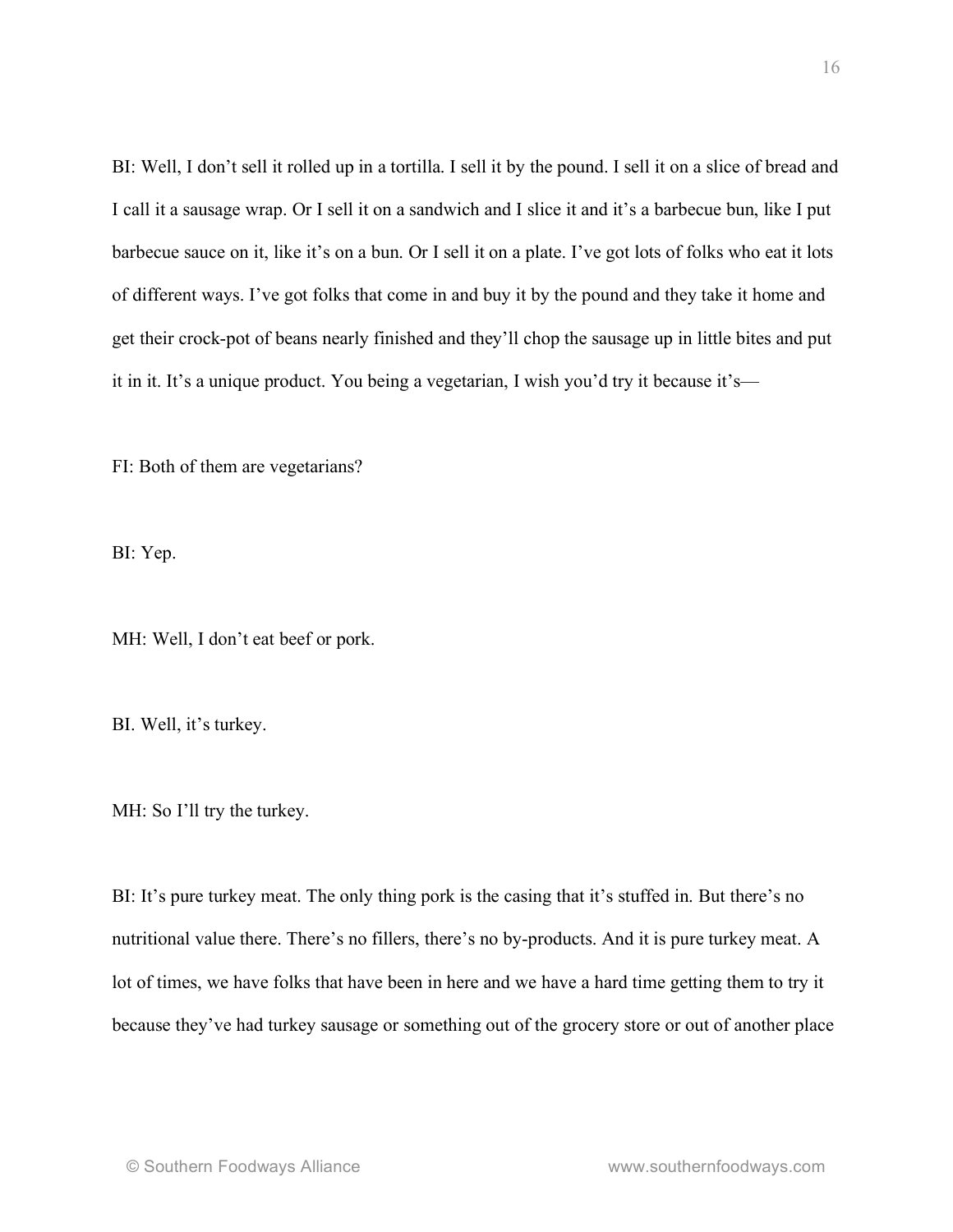and they didn't like it. Then when they come in and try this, then it's a different story because it's a unique product.

[00:21:08]

BI: Did you take a picture of my sign out front?

CK: I sure did.

MH: I do have a question about turkey. Because turkey meat is so lean, how do you keep the sausage from drying out?

BI: Don't overcook it.

MH: So how long does it take to cook it?

BI: About two-and-a-half hours.

[00:21:23]

FI: Would you try a piece of that?

MH: Sure, I'll try it.

BI: She don't eat beef, Daddy, she wants to try the sausage.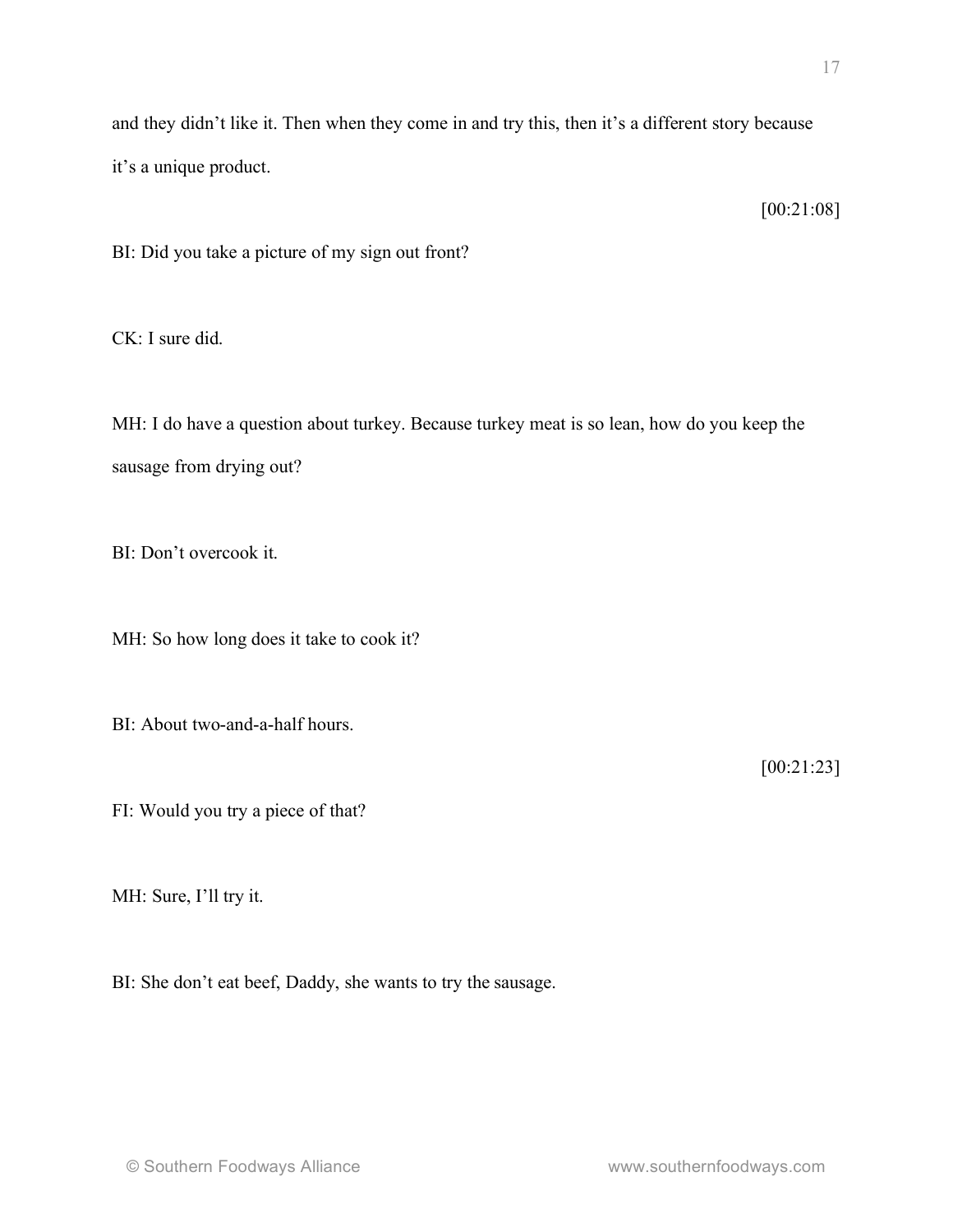MH: When I cook meat for my husband I always turn it into shoe leather. I'm always in awe of people who can cook meat correctly.

BI: That fork right there tells me a whole lot. I'll poke the meat with a fork and if the meat turns loose of the fork when I pull it back out then I know it's done and if it turns loose too fast, it's overdone. And I can tell by when I push that fork in and pull it back out how done it is. I guess the way I figured it out to tell somebody one time how to cook perfect meat all the time is to get them a barbecue pit and cook about eight hundred pounds a week for twenty-five or thirty years and they'll figure it out. *[Laughter]*

[00:22:20]

MH: How old were you when you started working for the family business?

BI: I was four years old when we moved here and opened this up. I worked throughout school. I'd come in to work here. And then when I got out of school I decided this wasn't what I wanted to do and I went to welding school and majored in welding. And I got out and I welded for lots of rock quarries and gravel quarries and stuff around here and I welded for myself a little bit. Dad said "I'm going to close that place up if you're not interested in it," and I got to thinking you know in the summertime you've got a roof and fan and in wintertime you've got a roof over your head and a heater and it's a whole lot better than sitting out there burning up and freezing up. So I came in and started working for him in about 1986—again. The next time around. Then about '88, 1988, Uncle Lester passed away and then I went in as a partner.

[00:23:20]

MH: What's the furthest someone has come to try your barbecue? That you know of?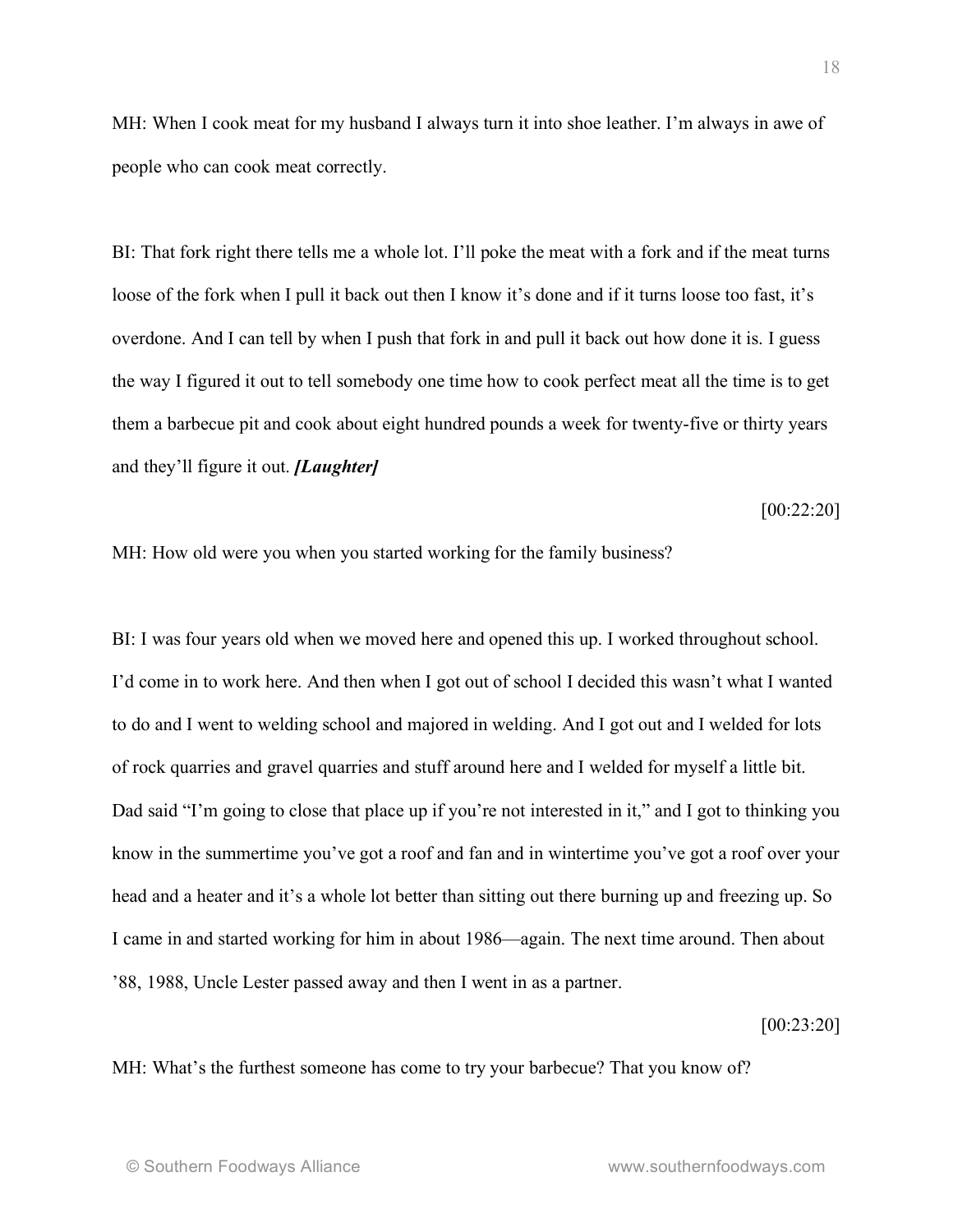BI: Overseas. I don't know that they just came here just for that, but I've had customers—I collect paper money, and I've got paper money from my customers and I've got some from South Africa. I've got some from China. I've got some from Holland. England. This is where the customers have come in and gave it to me, you know. I've shipped it. We've shipped it from California to New York to Florida. I don't really like to ship it.

[00:24:10]

MH: Do you have an online presence? How do people know how to contact you? Do they contact you over the phone?

BI: Over the phone. I don't do any online. I don't do any advertising. I don't even think that online they know how to get a hold of me. *[Laughter]*

MH: Do you cater?

BI: I cater a little. Not much. I do a whole lot of "I fix it up, you come pick it up and take it and serve it yourself." Those little bitty thirty, forty, fifty person parties—there are a ton of them in the summertime around here. People, grandmas and grandpas, having people come to their house, having a family reunion. And I do it a whole lot cheaper for them that way. They come pick it up and serve it themselves and they can do it at their convenience and if it gets cold it's their fault. You know, it works better for me that way. They don't fuss. I don't get the griping and the bitching that way. *[Laughter]*

[00:25:00]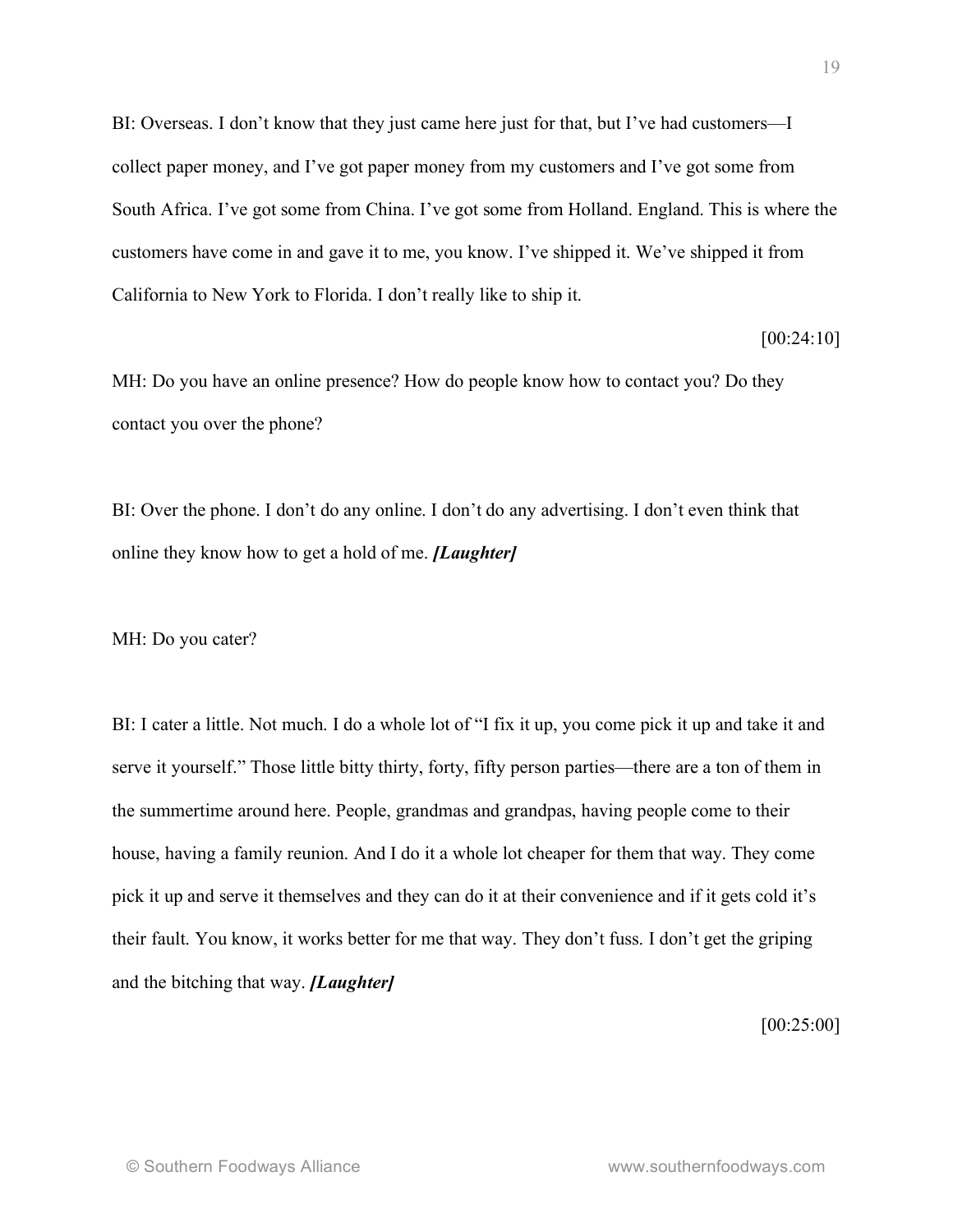BI: It works out better for me with the system that I've got going. I fix everything up and I send on my pans and my serving utensils and everything out with them. And all I ask is they wash it and bring it back and I rewash it once they get back and put it back up in the storage. We do a lot of that in the summertime. I do cater a little bit. I've got one coming up in July that the fellow called me and we've done his daughter's wedding and we're fixing to do his son's wedding now. Somewhere between five-and-seven hundred people. But I think with the daughter's wedding *[To Francis]* how many was there?

FI: Twelve hundred, I think.

BI: Twelve hundred was there then. That was a neat deal. They own a rock quarry up here and they took part of a derrick and laid it down they put tin all the way around and we built a pit out of the frame of a derrick. We had a pit from here to the road out there. And we built everything up there at their show barn. They had a barn up there on the highway, a real nice cutting-horse barn. They fixed it all up nice and that was, I enjoyed doing that. That was a—cooked a lot of goats and a lot of brisket and cooked one pig whole and put the apple in his mouth. *[Laughter]* [00:26:26]

CK: How long did it take y'all, like, mean twelve hundred people—how long does that take to get ready for?

BI: A long time.

MH: How many pounds of brisket and sausage is that?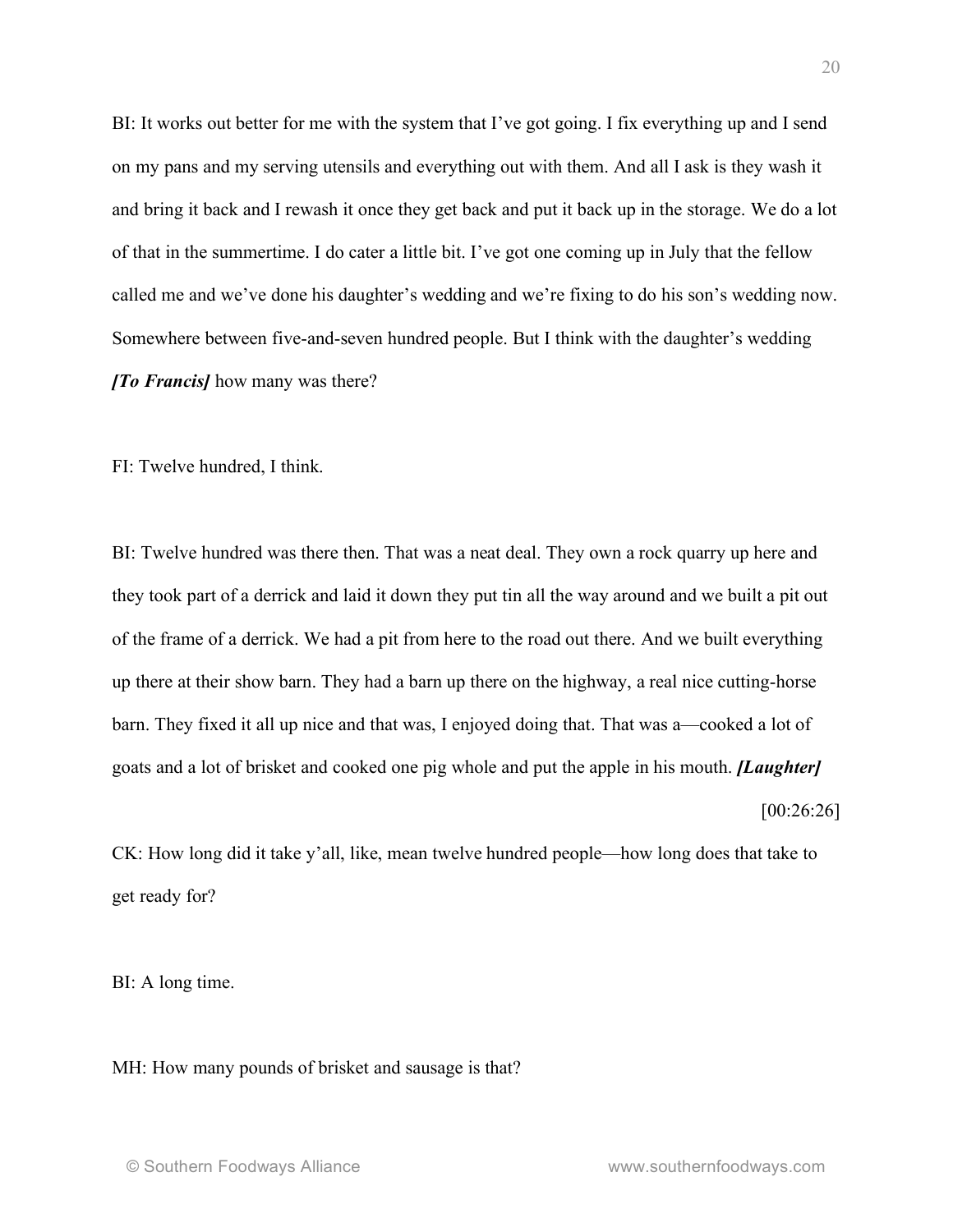BI: Well, let me give you my formula and I'll let you figure it up. It takes twenty pounds of sausage and twenty-five pounds of briskets cooked, sliced and trimmed to feed a hundred people.

MH: Okay. I'm an English major.

CK: Like five hundred pounds.

BI: So figure, it takes twenty-five pounds of brisket and twenty pounds of sausage to feed a hundred people. I like to tell people that formula so when they're going somewheres else and they're shopping and getting prices and they're bidding against me, we're all on the same playing field that way. They know how much meat it's going to take to feed 100 people. And they can go price it out somewhere else and they always come back.

[00:27:14]

MH: Who's your biggest competition, barbecue-wise, in the area?

BI: There's another barbecue place, Peete Mesquite. As far as being competition, I don't consider him competition. He does a lot of things like cooking the pork and chicken, and other things I don't do here. He sells brisket and sausage too, but he doesn't sell the turkey sausage. So I don't really look at him as a competitor, he's just in the business with me. As far as having competition, there's nothing in town that, that's—there lots of barbecue places that have come and gone and there's lots of barbecue places in the area that serve good barbecue. But as far as seeing them as competition, I don't see them as competition. We're a unique place, to where we make everything from scratch and we do everything from scratch. We make our own sausage,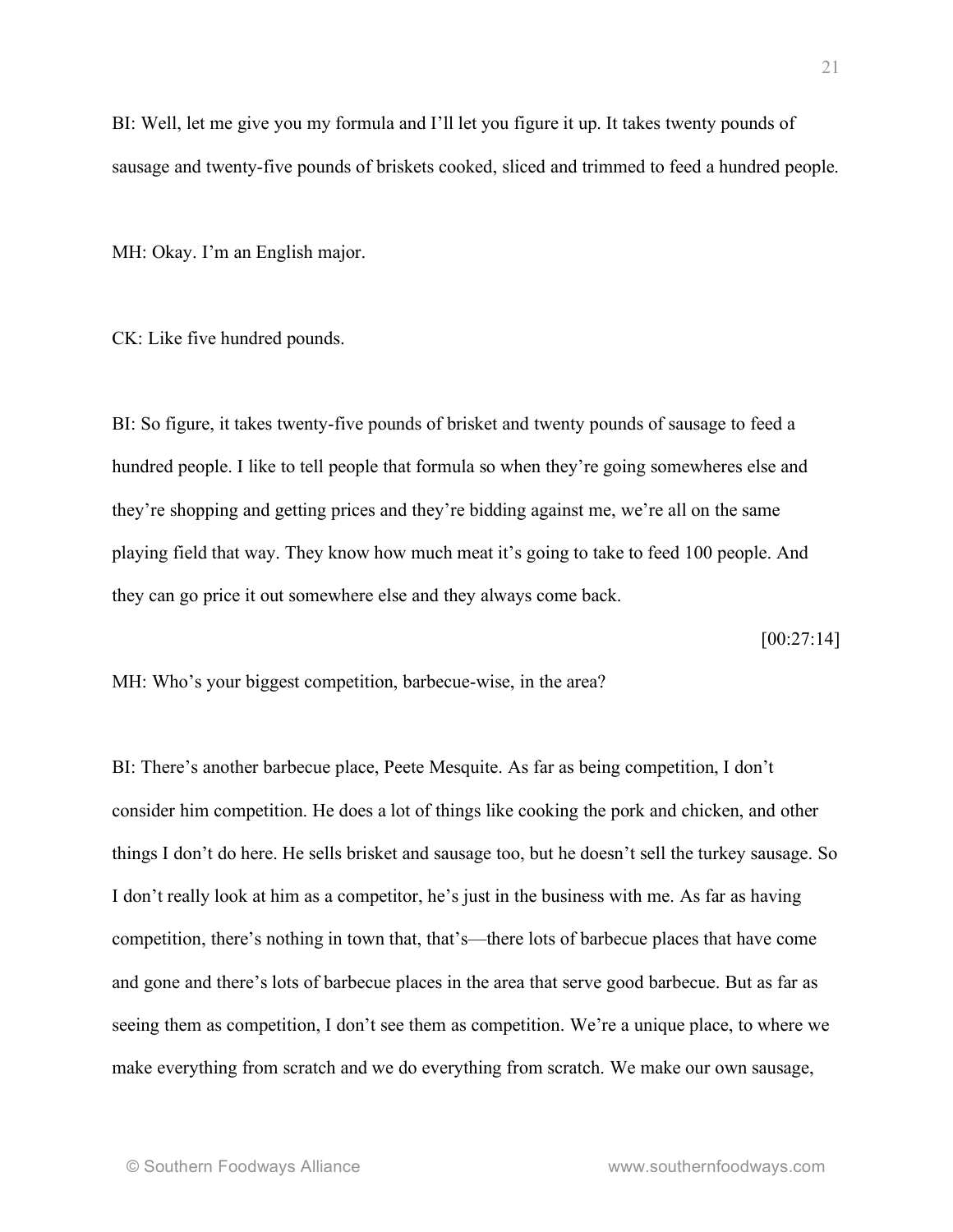we cook our own brisket, we make our own sauce. When you're doing it that way, nobody wants to do it the old-school way.

[00:28:19]

MH: I have to say, I tried a piece of the sausage and it's really rich. Like it's richer-tasting than I thought a turkey sausage would.

BI: It's not a bland, mushy type sausage. And that's—

FI: Pure turkey meat, too.

BI: We get six dollars for it. You can buy lots of turkey sausage for three dollars a pound, but it tastes like three-dollar sausage.

MH: And it's not dry?

BI: Nope. You tryin' it? Try it. *[Indiscernible]* It's not real spicy, it's not greasy.

CK: That's really nice.

MH: I think my son would like it. He's nineteenth months old and he loves turkey.

FI: How old?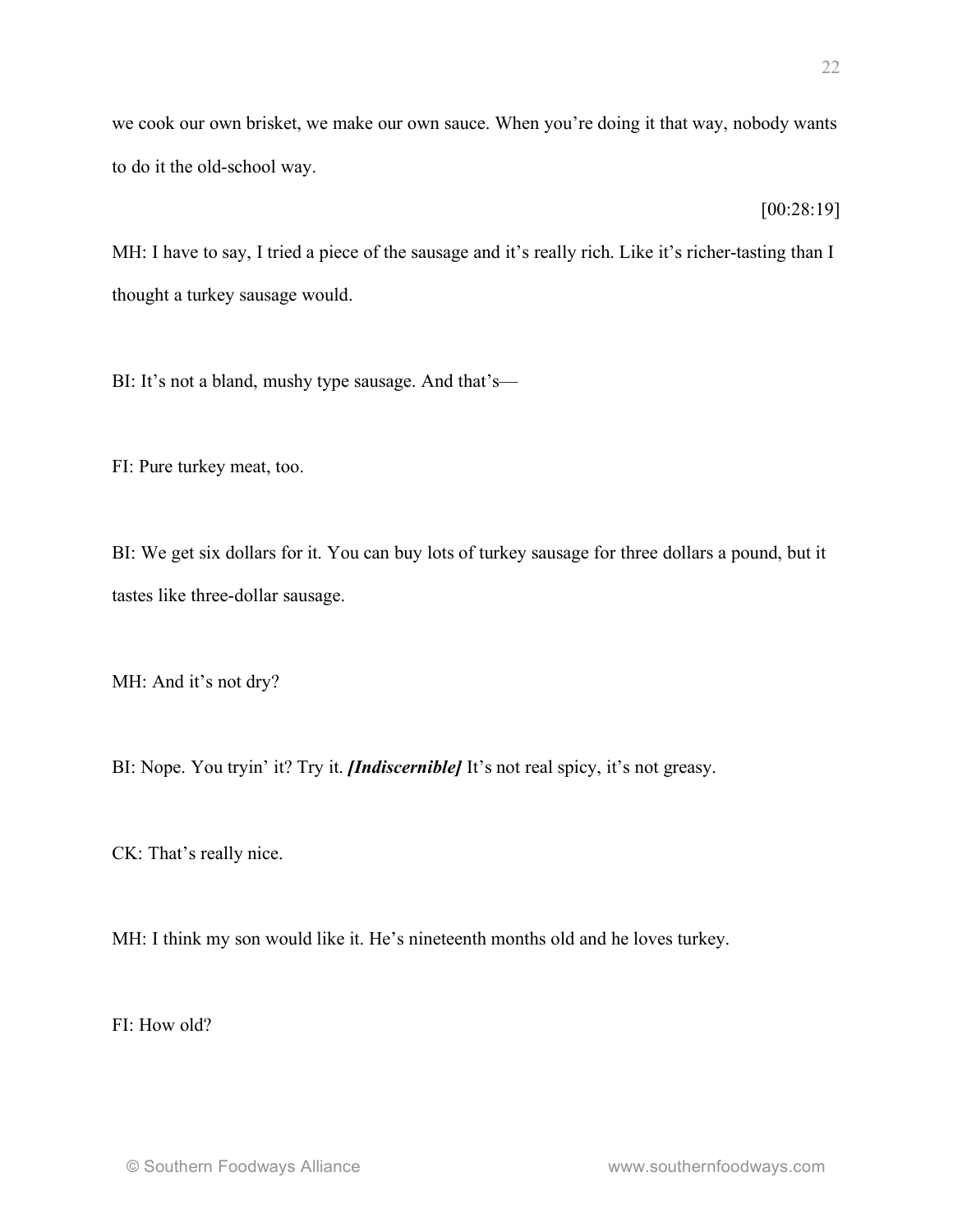### FI: He'd eat it.

BI: I'd peel it, take the peeling off of it, and it'll crumble up real nice with pretty good-size crumbles, and young kids'll do a real good job eating it. I could tell stories on friends of mine's kids come in here. I had one friend of mine came in and he said, "Oh, no no no, don't feed him anything. My wife says he has to have nothing but baby food!" And I went ahead and put a bite of that sausage in his mouth and his little old eyes lit up. Well, the next time the little fellow came in, Grandma and Mom was with him and Grandma was holding the baby. And I gave Grandma that piece of sausage and she got to feeding him, so we got around Mom that way. *[Laughter]*

MH: It's always Mom that you have to get past.

BI: Yup, yup. Once those little kids like that get a taste of real food, they're not going back to that old bland baby food.

[00:30:00]

MH: That is true. And then it gets a lot worse. *[Laughter]* So how has your kind of clientele changed as Marble Falls has changed?

BI: I would probably say now, when we feed the working man, we'll have a contractor come in and he'll say, I've got ten guys. I need brisket and sausage and sauce and pickles and onions and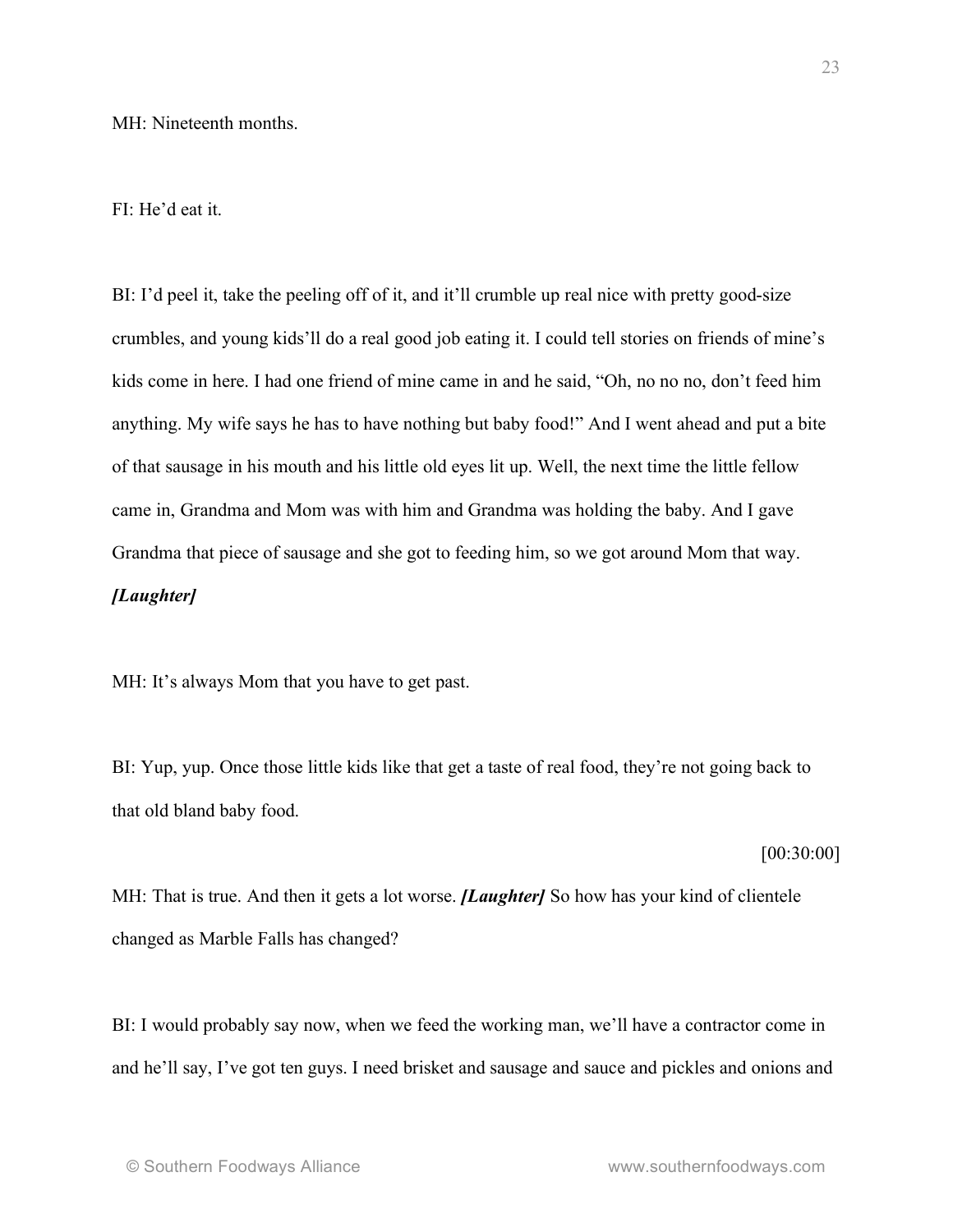bread for ten people. And we'll fix up a big order like that, where twenty-five years ago, the man that was pouring cement had one other guy with him and they'd knock off for lunch and come to town and get a plate lunch or something. Now then, everything's the hustle and the bustle and we don't want them to leave, we want them to stay on the job and work. So the contractor runs to town while everybody else is pouring the cement and he gets lunch for them and when they're waiting on it to set up, well then they stop and eat lunch. The framing contractors and stuff, a lot of them do the same thing. A lot of the builders, when they get pretty close to finishing a home, they'll invite all of the subs and everybody in to a meal and they'll come in. We'll fix for twenty or twenty-five and they'll come pick it up and take it out to the job site. There's a whole lot of pick up and go like that. *[Short Pause]* With the people in a bigger hurry today than what they used to be, I'd probably say I sell more sandwiches today than I used to. Versus I used to sell more plates because the working man would come in and sit down and eat, and then get up and go back to work. Nowadays they're getting a sandwich and they're going on the road and running back to the job to go back to work. I'd have to say that's probably the difference.

MH: I did notice that there's some new construction when we came in on [Highway] 281, there are some kind of big houses being built. You're smirking. I'm guessing you're not a fan.

BI: Well, I think it's going to be good for the economy. We've got lots of development going on in the area. They're supposed to build a new subdivision out here at the [Highways] 71 and 281 intersection that's gonna to be like fourteen hundred acres. It's gonna have big box stores and the whole deal in it. They'll put a hospital, an eighty-bed hospital out there, they're looking at. When they get all that done, you know, we're gonna bust at the seams. We're busting at the seams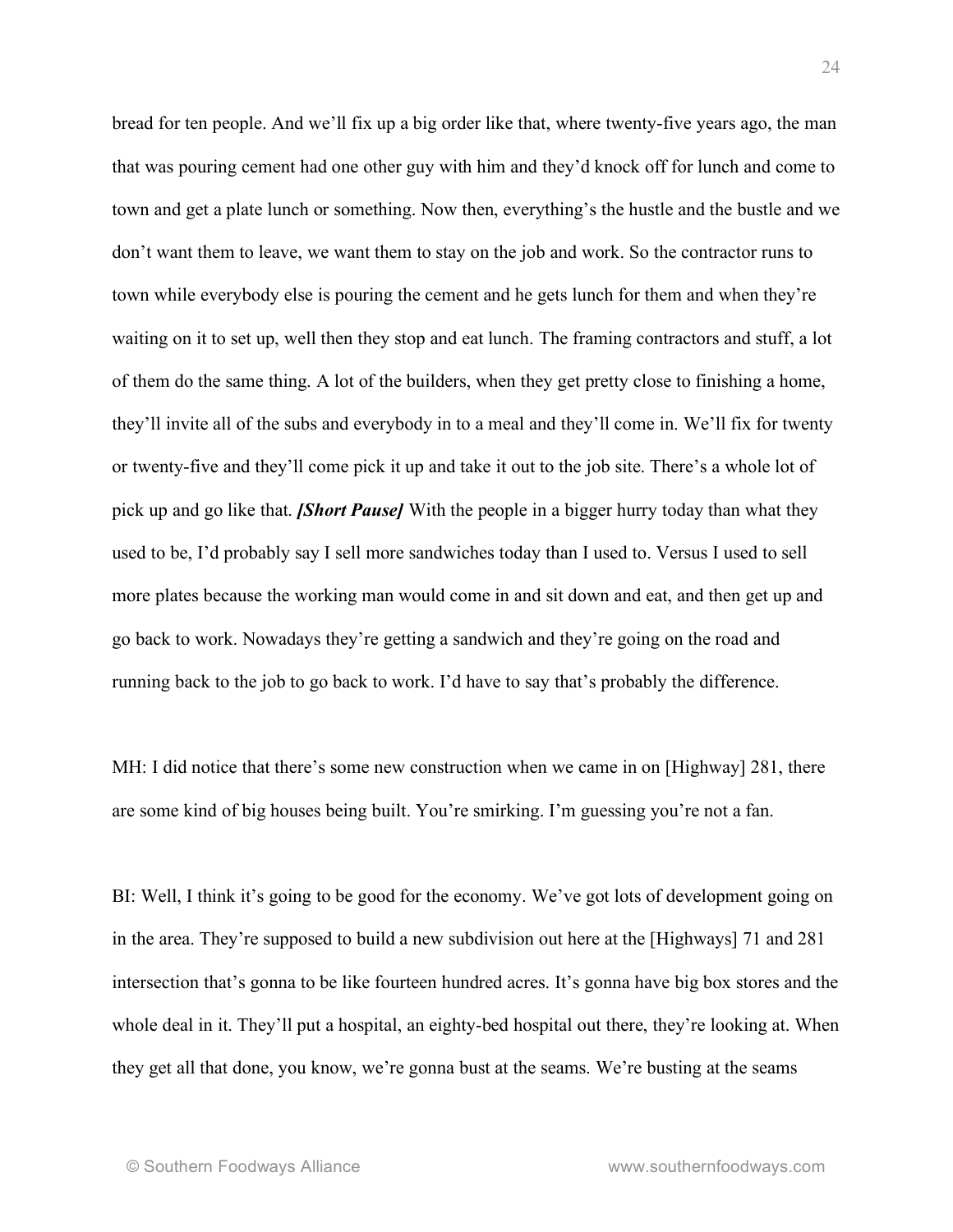already, but it's gonna be lots of room for expansion. There's lots of big subdivisions and stuff that are growing and taking off, so—

[00:32:22]

MH: What's your favorite part of running Inman's Ranch House?

BI: Being my own boss. I've worked for other people and it's just easier to be my own boss. I guess meeting all the people and visiting with everybody that I see that comes in, you know. And I've got lots of friends that come in and visit. One of them will come in and get a sandwich and sit back here and talk while he eats. That's probably the best thing about owning your own business, is your friends and the folks that come through. And the new folks that comes through that you get to meet and make friends out of.

[00:33:02]

MH: Do you ever get to go on vacation? *[Sound of recorder hitting the floor.]* Uh-oh. Hang on. Good job, dropping that piece of equipment. *[Laughter]* Hello. Okay, sorry.

BI: My daughter shows registered Boer goats, and we take our vacation every year and we go to Louisiana to the national boar goat show. And we go down there, stay a week and we really have a good time down there. She gets to show and compete. We had a buck last year that was eighth at the nationals. Eighth place is not Grand Champion, but you know, that's not bad, either.

MH: What's the prize for eighth place?

## BI: A ribbon. *[Laughter]*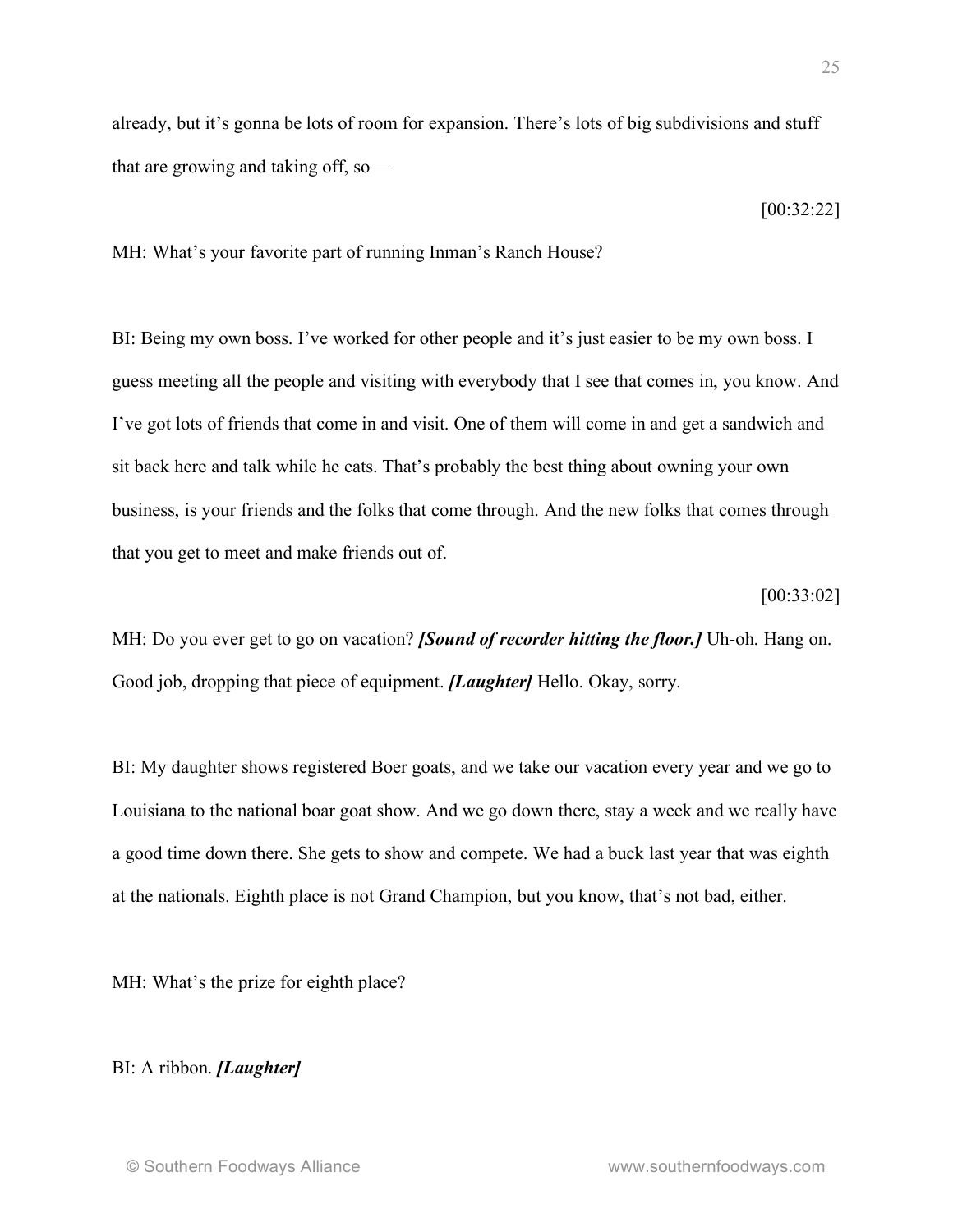MH: So not even gas money?

BI: Oh, no. A ribbon and a pat on the back, thank you very much for coming.

[00:34:01]

MH: So what's the division of labor between you and your wife? What's your wife's name?

BI: Sherry.

MH: Sherry. So, what's the division of labor here between you and your wife?

BI: I don't understand your question.

MH: You do the cooking, does she do front of the house? Does she ever do the cooking?

BI: That's her compartment in there *[points to kitchen/order area]*, and this is mine back here.

MH: So she's the pretty face.

BI: The wall right there, that's where we draw the line.

Sherry Inman: Well, and the office, I do the bookwork.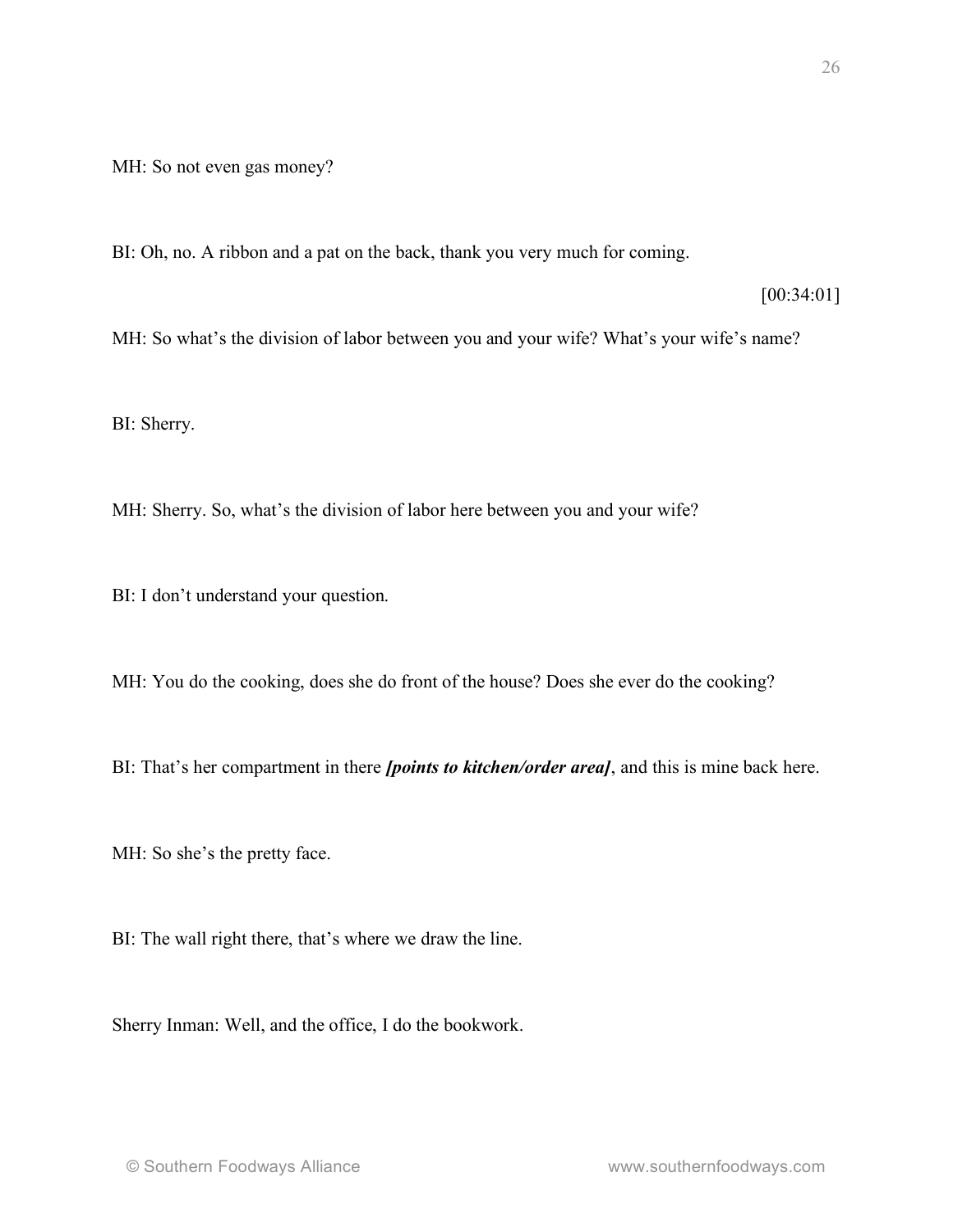BI: Yeah, she does the bookwork, too.

[00:34:32]

MH: Ok. And, Mr. Inman, what was it like when you were the main—

BI: When you and mom run this place?

FI: Me and my wife run this for several years, that was back in the fifties and sixties and seventies, and there weren't much population here, though. We didn't have that much business, though. She run in there, and I run this. We wasn't that busy. There wasn't that much business in the whole area, though. We run this for several years.

BI: What would you say in a slow day y'all took in back in the sixties?

FI: Oh, I don't know. We make one sale now—We make one sale now as much as whole day back then.

BI: Sixty dollars?

FI: Yeah, something like that.

MH: That was on a slow day? And what do you take in on a slow day here today?

BI: Oh, six hundred probably.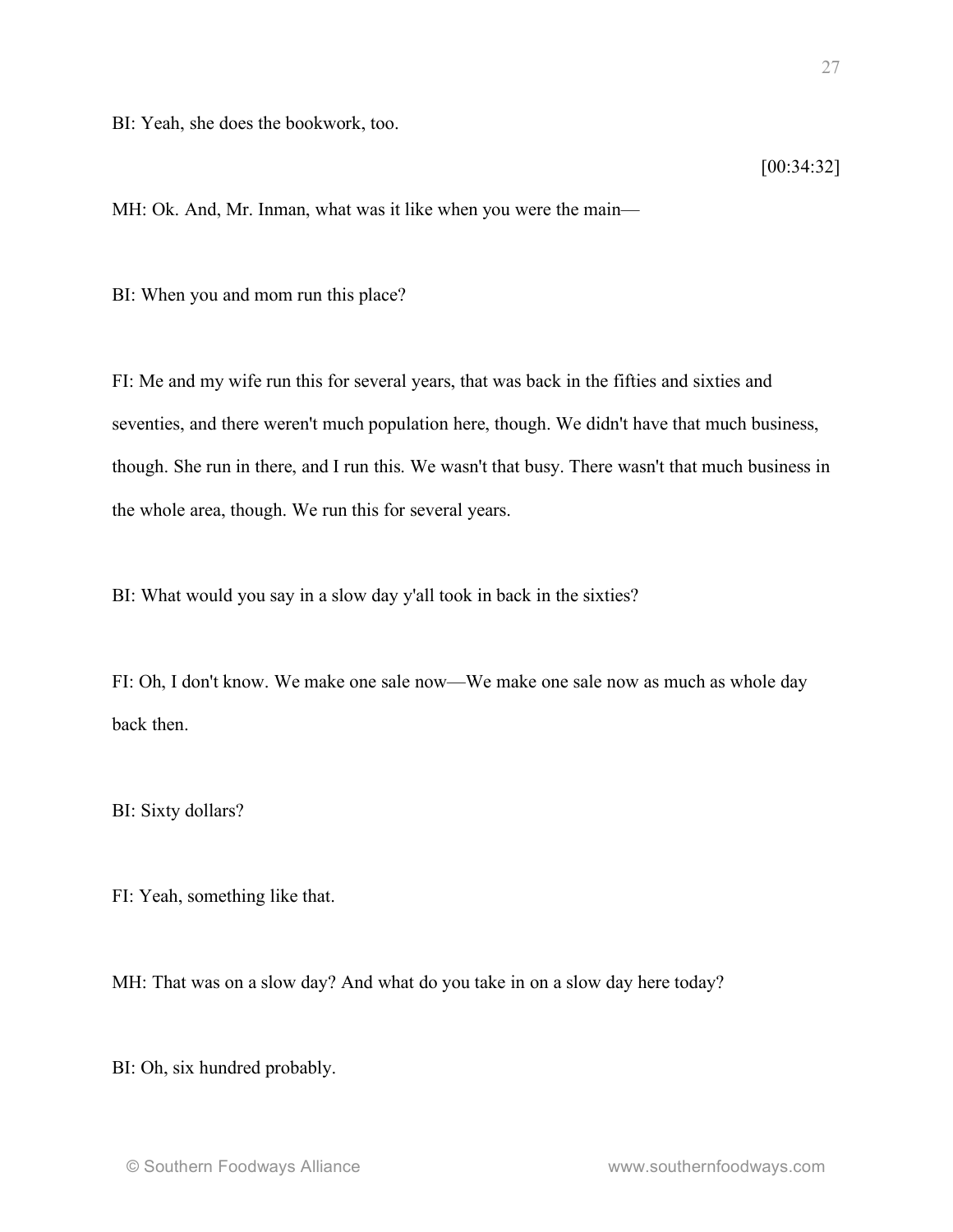MH: That's not that slow.

BI: Yeah, that's slow.

MH: Is that pretty slow?

BI: Yeah.

MH: Do you do dinner service?

BI: No.

MH: So you're just lunch?

BI: Just lunch. We close at five o'clock. Ten hours is about all I want. We run one shift and that's enough.

 $[00:35:43]$ 

MH: Uh huh. Uh huh. And what are your slowest days?

BI: Oh. Tuesday, Wednesday, Thursday. Weekend. Weekend traffic. We're a big tourist area, and we've got lots of grandmas and grandpas that live on the lakes in the summertime and when they're that, then we have all the grandkids coming to see grandma and grandpa on the weekends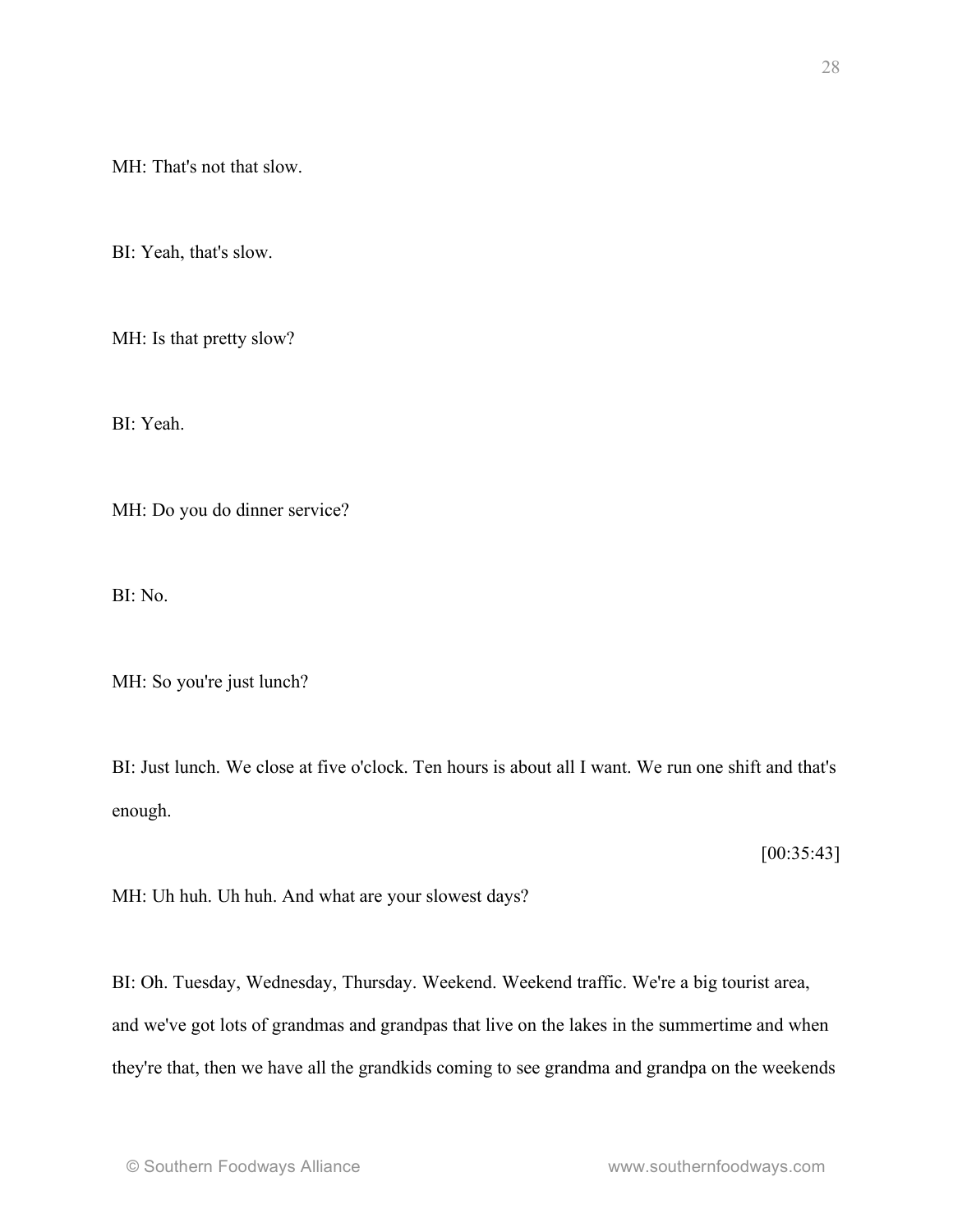or they come to spend a week in the summertime, you know, but it's always, the Friday, Saturday, and Sunday is always the best times. We close at two o'clock on Saturday, and most of the time we've sold out of everything we've got cooked up.

MH: So you close when you, either when it hits five o'clock or when you sell out?

BI: Yeah, we close at two on Saturday and one on Sunday and five o'clock the rest of the week, and—.

FI: We go to work then.

BI: Yeah, then that's when you go to work. You try to, you try to have it to where you're just about going to run out about that time of day. Sometimes it's hard to second guess and sometimes you'll run out at three o'clock or four o'clock in the afternoon but—.

FI: Haul our own wood, too. Haul our own wood, we do everything. Don't hire to get anything done. Do everything.

MH: So what does that mean when that's when the work begins, when you when you close? That's when you start doing your prep work?

BI: Well, you do your prep work, you do your maintenance, you do your hauling the wood, you do the clean out the pit. You know, all the—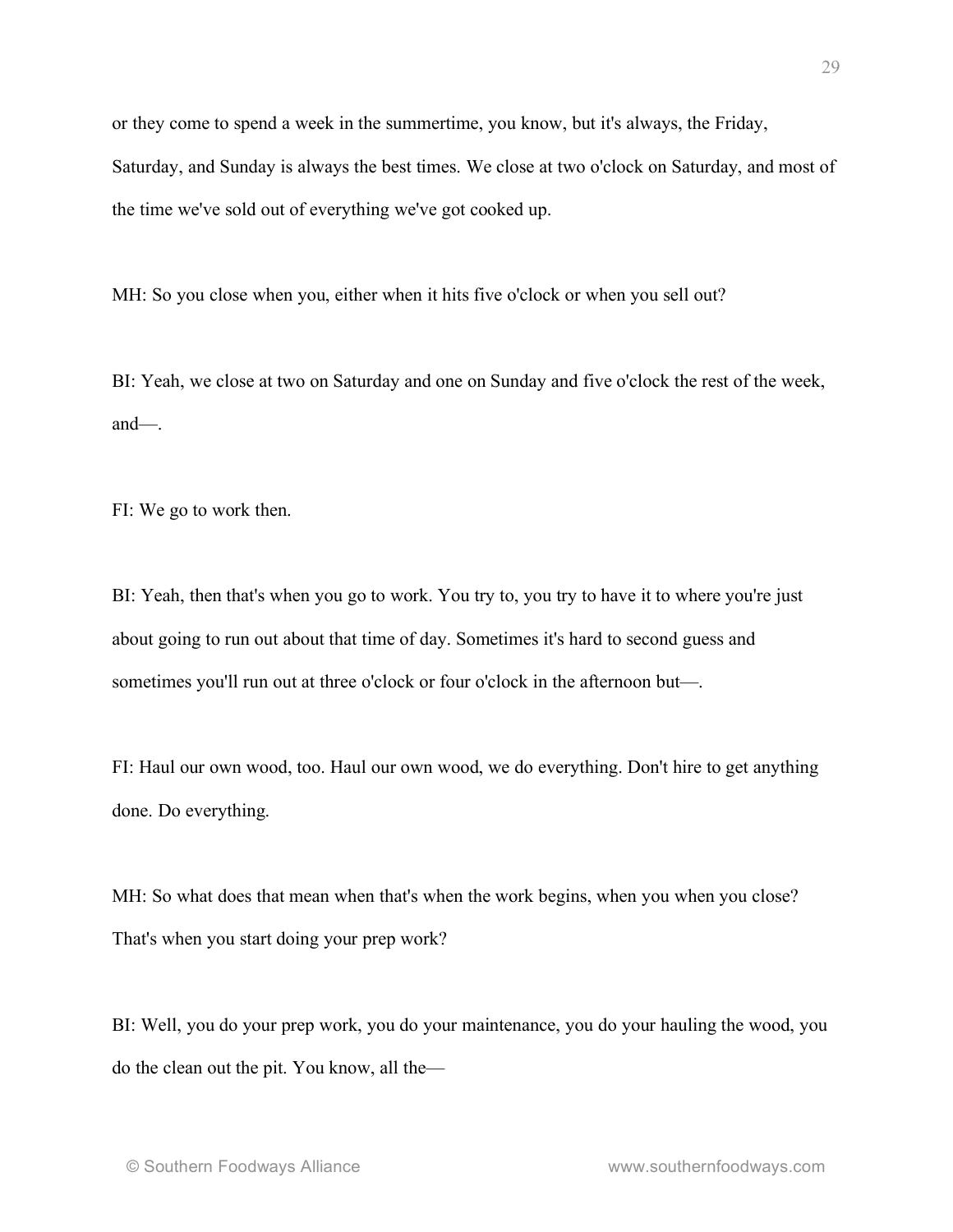### FI: *[Indiscernible]*

BI: When that brisket drips out, well we put sand in the bottom of it to soak up the grease, and then once a week every Monday morning here and when we're closed and we take all the grills out and we shovel all the sand out and we put all new sand in and get ready to go again for the next week. It's a seven day a week continuous job, but—.

FI: That shouldn't be bragging, because that's how it happens. We've been here how many years since sixty-four?

MH: Forty-three?

FI: Forty-two?

FI: In forty-three years we've never one time had to call the fire department.

BI: Forty-three years we've never had to call the fire department.

FI: Not one time.

MH: Wow.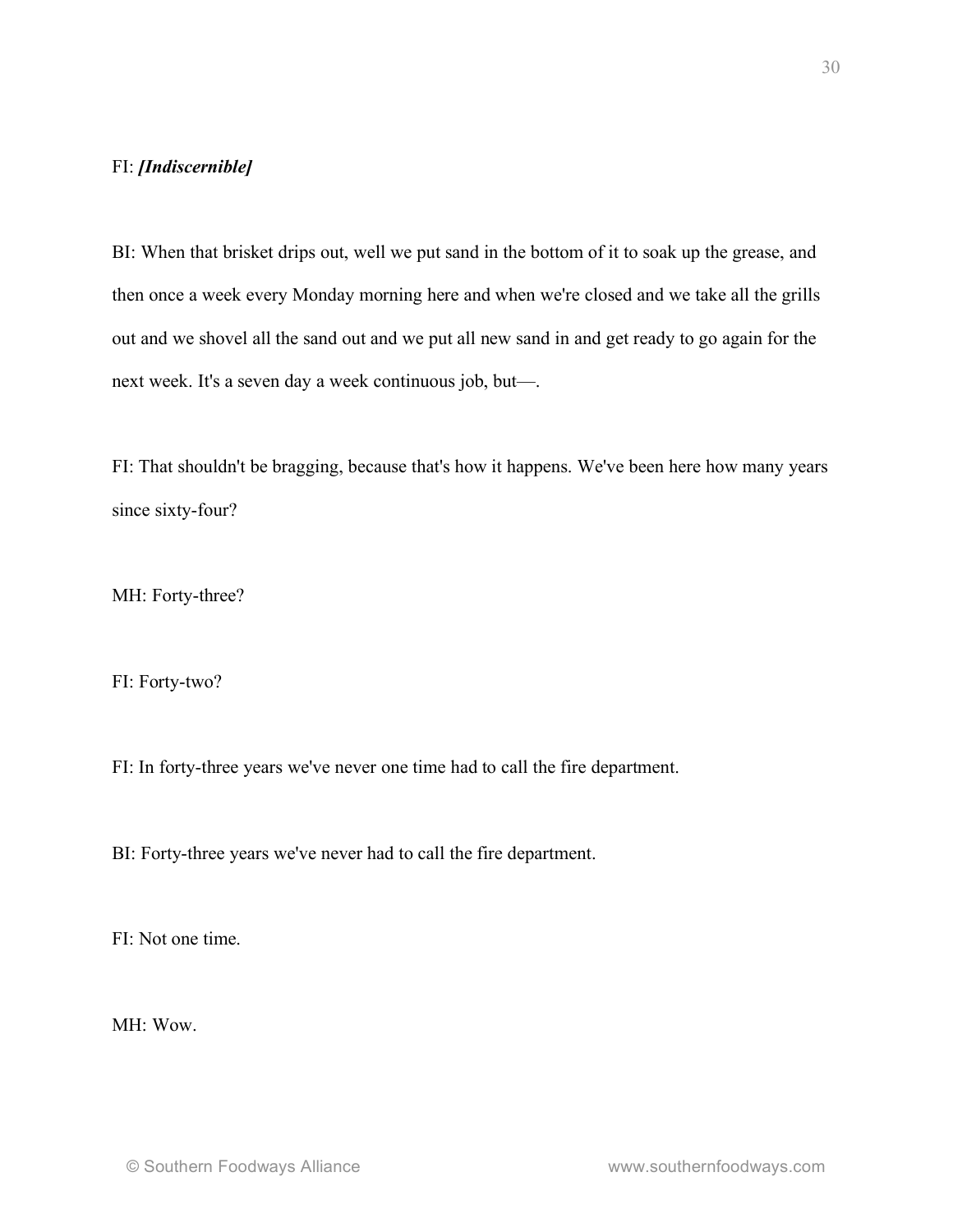BI: That's staying on top of your fire.

MH: Yeah, that is staying on top of your. Well, y'all heard about that place in Austin that just burned down.

BI: Yeah.

CK: Yeah, they said they, people in the neighborhood kept trying to call the fire department and they said, "well that's when they smoke."

BI: Yeah, they was smoking all right.

FI: You've got to be on top of it, you can't go off and play dominoes.

MH: Let's see—.

CK: Is this the original pit?

BI: That's the original pit. You can see the new bricks that's in it where we've had to do a little work on it. Actually, this part down here is the original pit.

CK: Do you know how old this building is, or when the building is from? Was it a house before?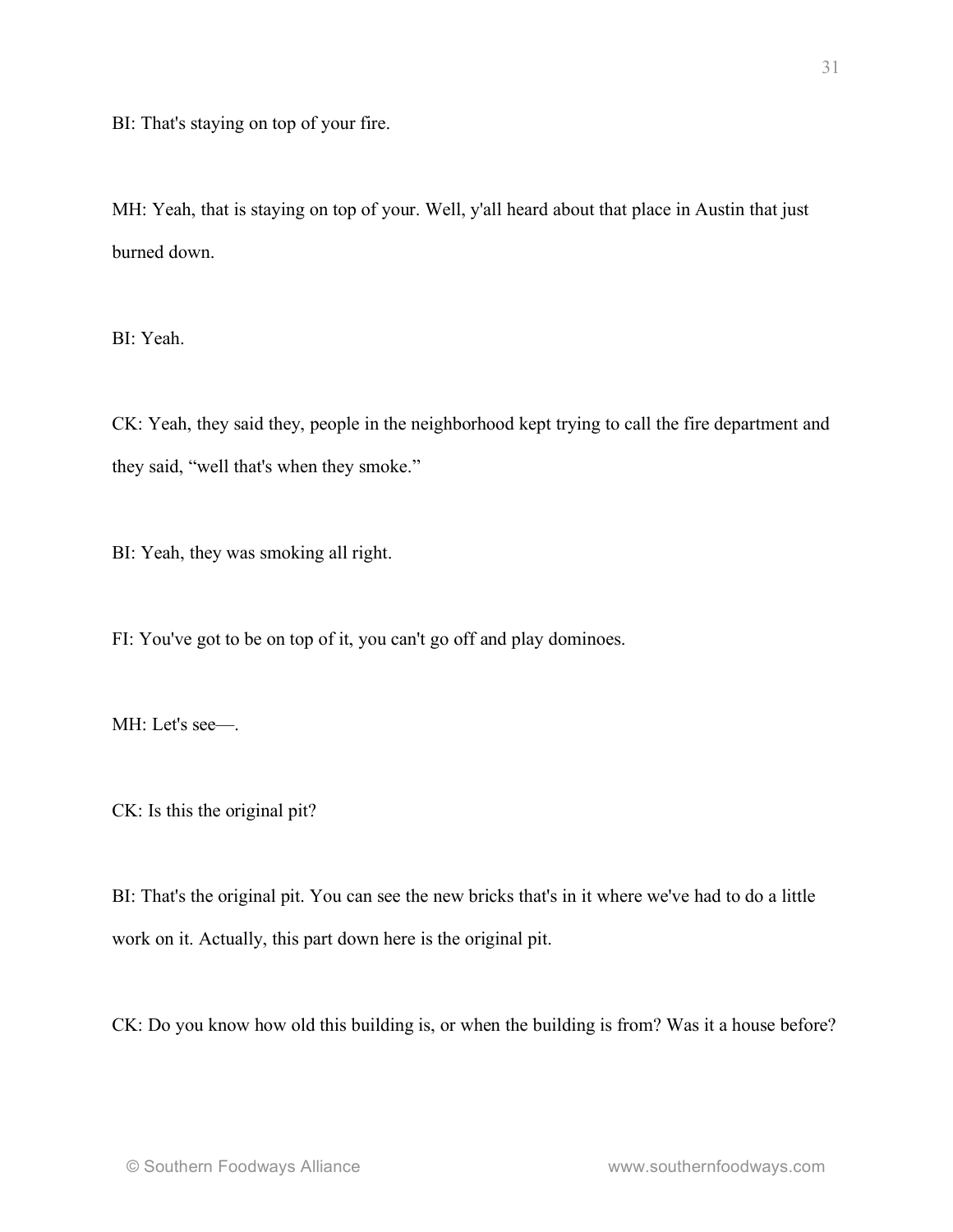BI: It was a duplex apartment.

MH: Oh.

BI: There's a whole other side over there.

[00:38:35]

SI: When we bought the building, Miss Trussell said it was a month, a month shy of them owning it for fifty years, and I don't know how long they lived in it before.

 $FI: What now?$ 

BI: Miss Trussel sold us the building, that they lacked a month of them owning it 50 years.

FI: Oh, they owned it yeah.

MH: So you guys rented this space?

BI: We rented this space, it lacked two months of being thirty-five years.

MH: Wow.

BI: From the same landlord. Landlord never had a key. Didn't have a key to it. We done all the maintenance. We done I fixed all the problems. Paid our rent every month.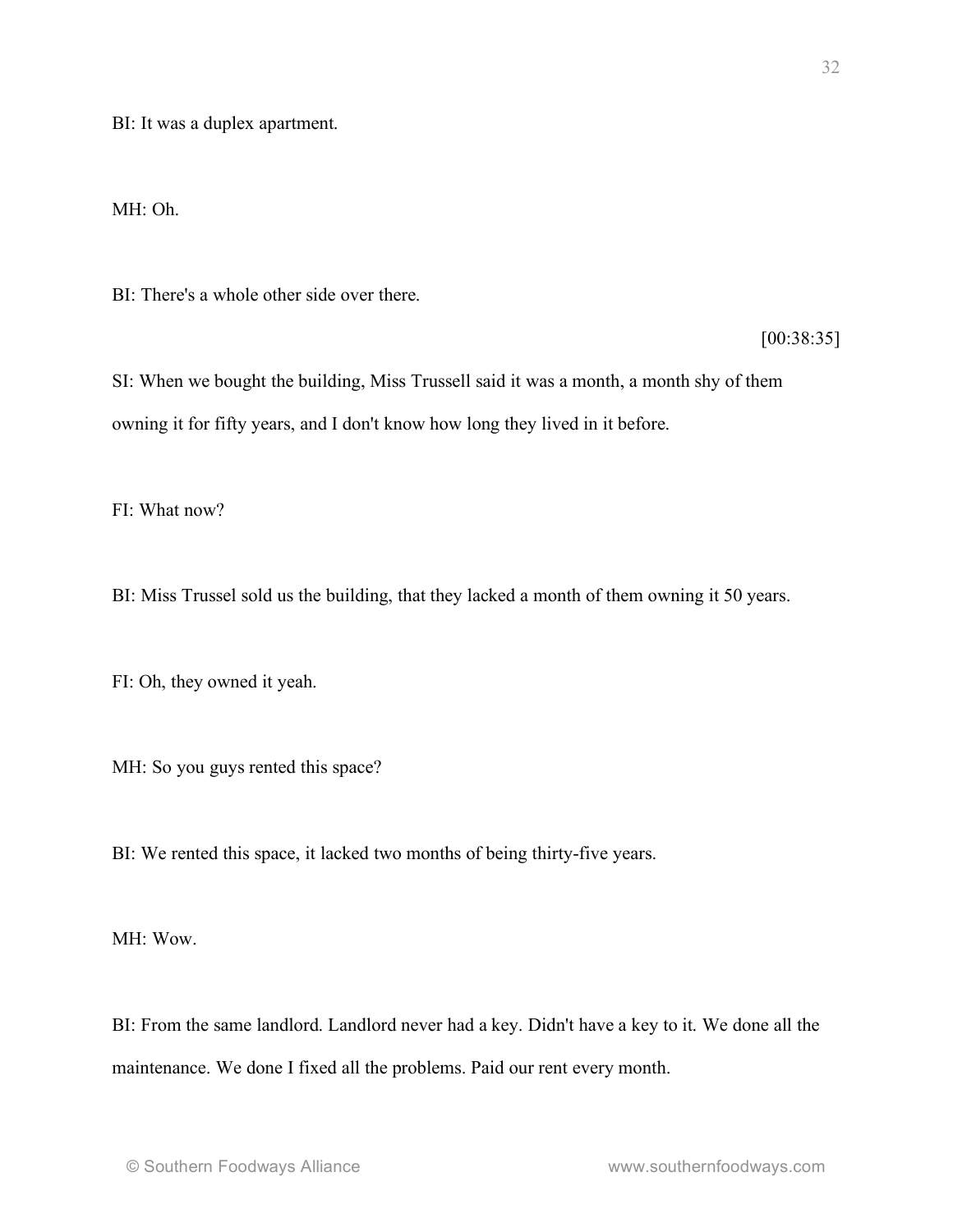FI: No contract.

BI: No contract.

FI: No paper at all.

BI: No month-by-month contract, no nothing.

MH: So, why did you buy it after 35 years? Why didn't you buy it before?

BI: She wouldn't sell it.

MH: Oh, well, that makes sense. Wow. That's really interesting.

[00:39:30]

BI: Since, since we've bought it, well it's kind of our 401k plan. You know the more real estate value goes up, the more I hope to have to be able to have to retire on. Unless my daughter comes in and wants it, then there goes my retirement.

MH: So push that college degree.

BI: Yeah, the more I can push that college degree, the faster I'm going to get to retire.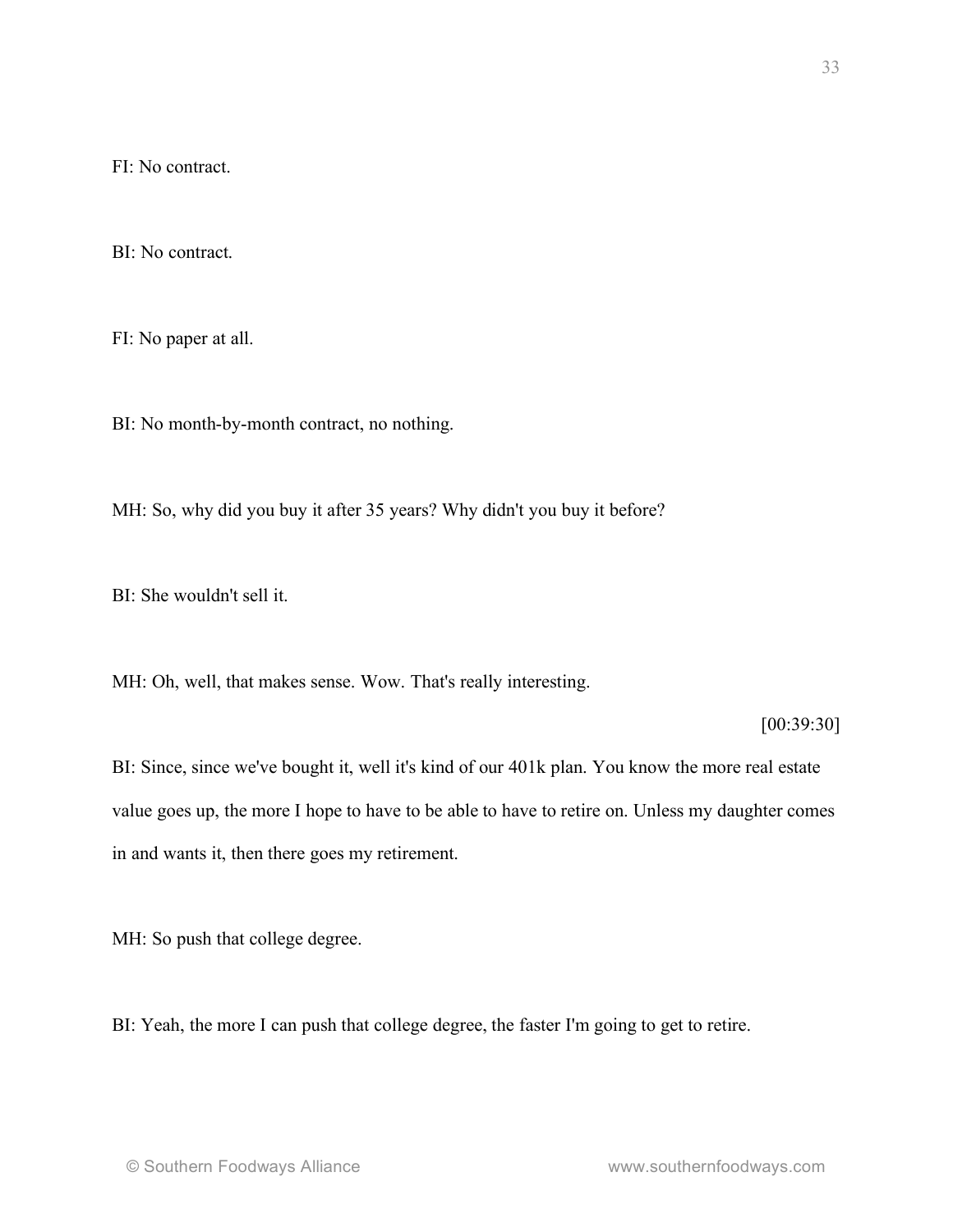MH: Great, well, I'm—.

CK: I think we're done.

MH: Yeah, ok, well, unless you have any other amazing stories that you'd like to tell us from the history of Inman's, I think we're able to wrap up.

FI: I rented for *[Indiscernible]*. When he bought this, he paid, he paid less—I paid more rent than he did for buying the place. *[Laughter]*

BI: He paid more rent in thirty-five years than I paid buying the whole land.

MH: That's why they say you should buy instead of rent. Now, your, Billy tells me that at night you make candy and you like to bake. What kind of candy do you make?

FI: Well I make all kinds of candy. Are you allergic to candy?

MH: No.

FI: I never heard anybody that come here for barbecue that don't eat meat. I don't know how to take this.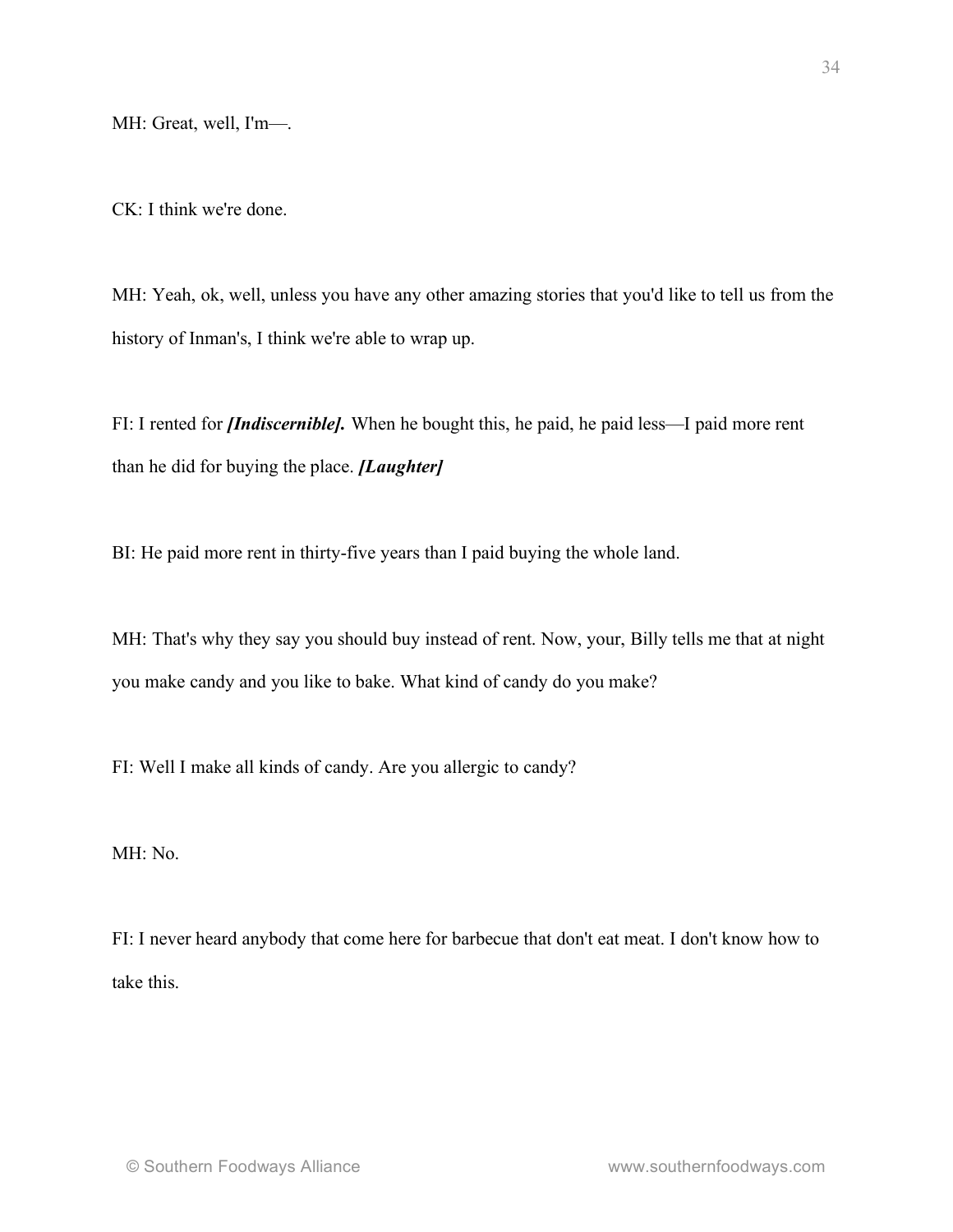BI: He, he, helps my daughter and they cook together at night. And at our county stock show, we have a food show. This year she had three entries in the food show. She had a chocolate chip pecan pie, she had truffles, and she had a pineapple cake. She was first place in the candies division with her truffles, she was first place in her pie division with her pie, and she was fourth place in the cake division. And, and she went on to have grand champion baked goods with her truffles.

MH: She is a talented gal.

MH: These are fabulous.

CK: Yeah, they are. Thank you.

MH: Did you grow these strawberries yourself?

BI: H-E-B.

MH: Oh.

BI: But, we do have a strawberry farm out by our house. Sweet Berry Farms, and if you've never been out there, you need to go.

MH: Is that kind of a pick-it-yourself kind of place?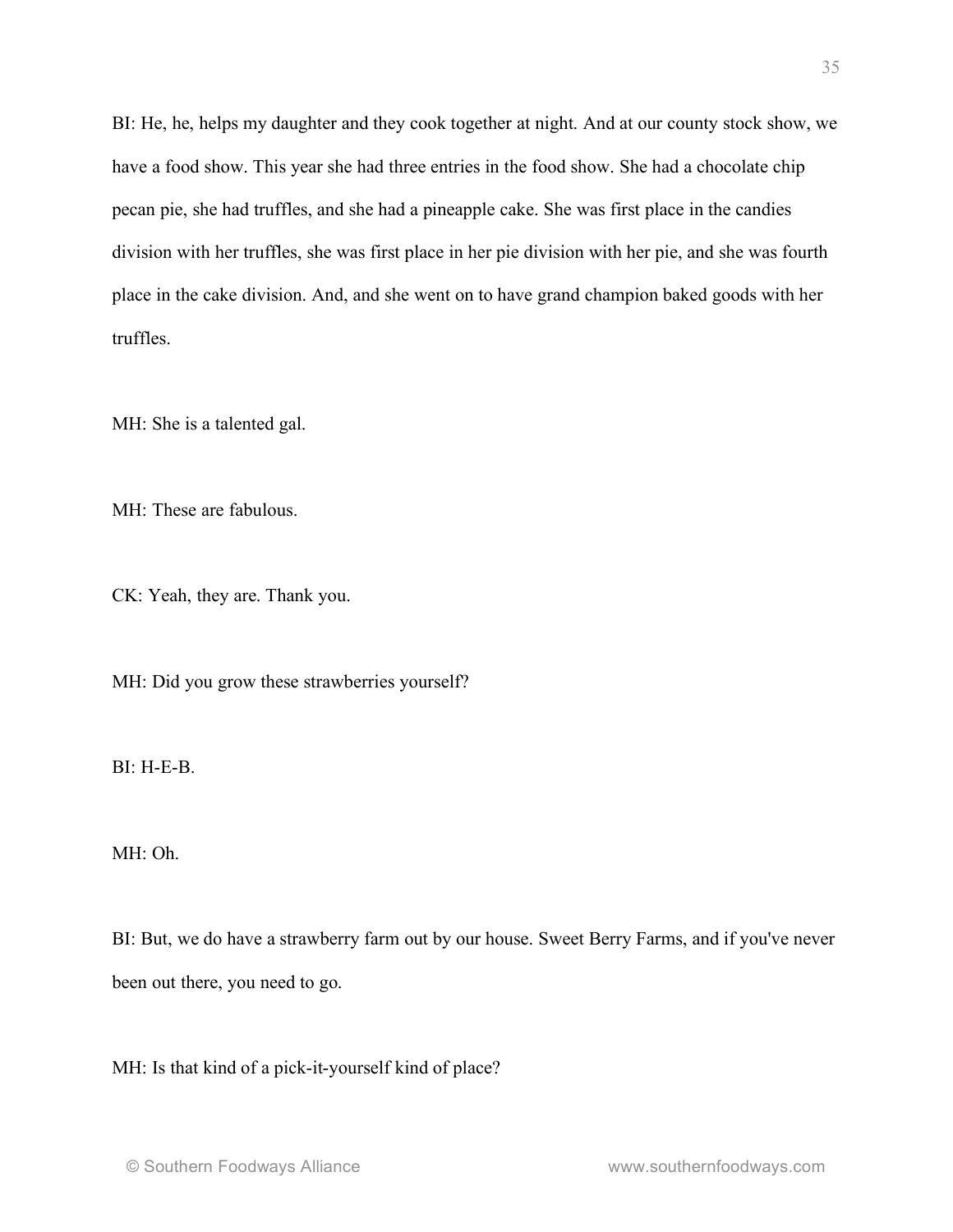BI: Yeah, yep, you go in and they sell you a little old box, and then you go pick it yourself and when you get back up there, they've got the scales tallied for the weight of the box, and they just set the box up there and weigh it out and you buy them by the pound, but they raise some really, really, really good strawberries. And around Thanksgiving time they haul in truckloads of pumpkins and they do all the pumpkins and the face painting and all the stuff for kids, and it's a— like for the strawberry deal they got wagons and stuff, you put the kid in the wagon and drag him down the strawberry row.

MH: Oh, when does that start? Soon, right?

BI: Oh, it'll start pretty quick. They say mid March, so we'll see.

MH: So, that makes two business interests you have? The berry farm and—

BI: No, I don't own Sweet Berry Farms.

MH: Oh, that's not yours it's near your house.

BI: Yeah, it's just near my house, and some friends of mine own it, Dan and Gretchen Copeland. Dan's dad was the Baptist preacher here forever, forty-seven years, I guess. He was my preacher baptized me, married me, and just a—we been friends for a long time. Me and all the kids grew up together. So, it's, it's a neat deal.